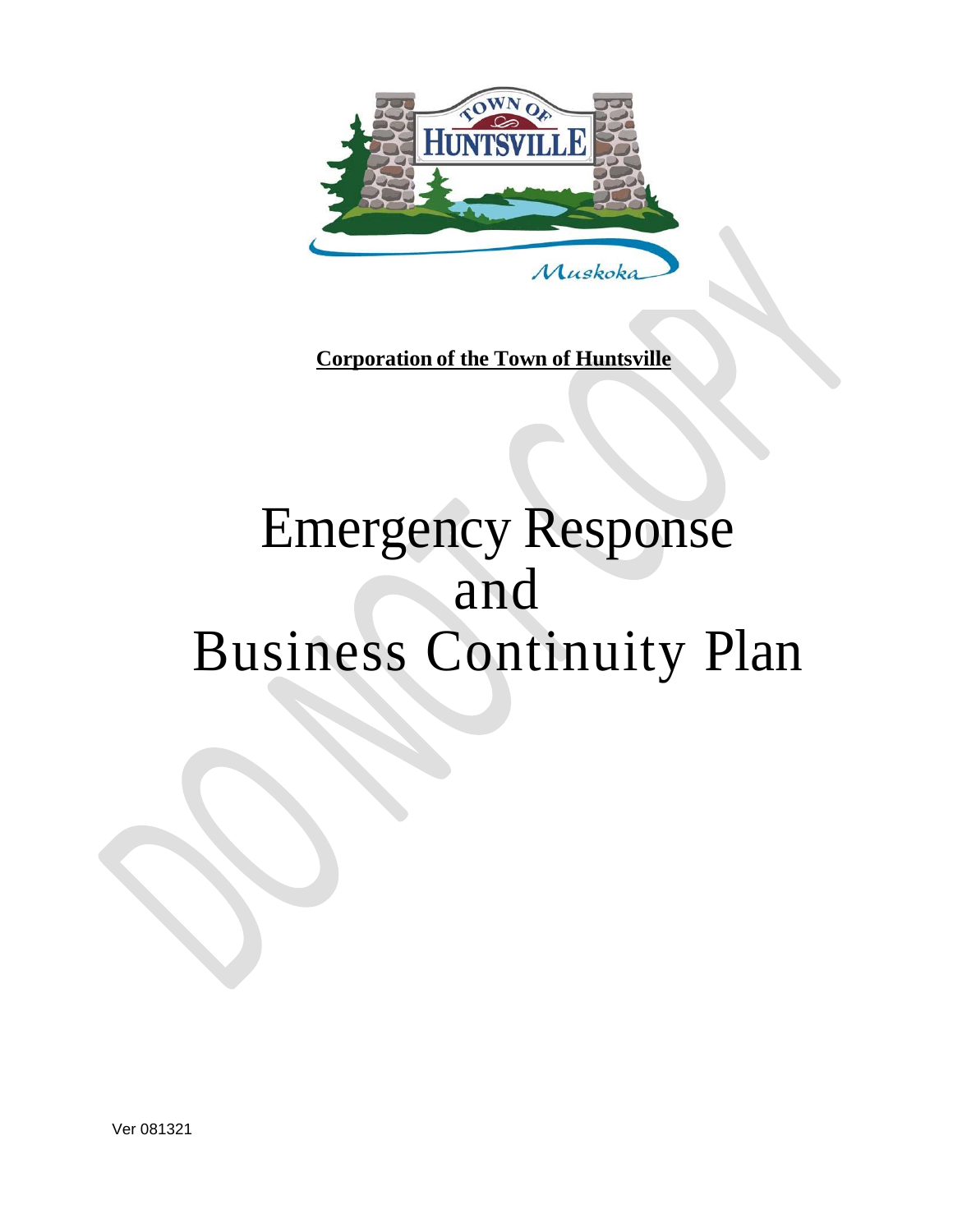# **TABLE OF CONTENTS**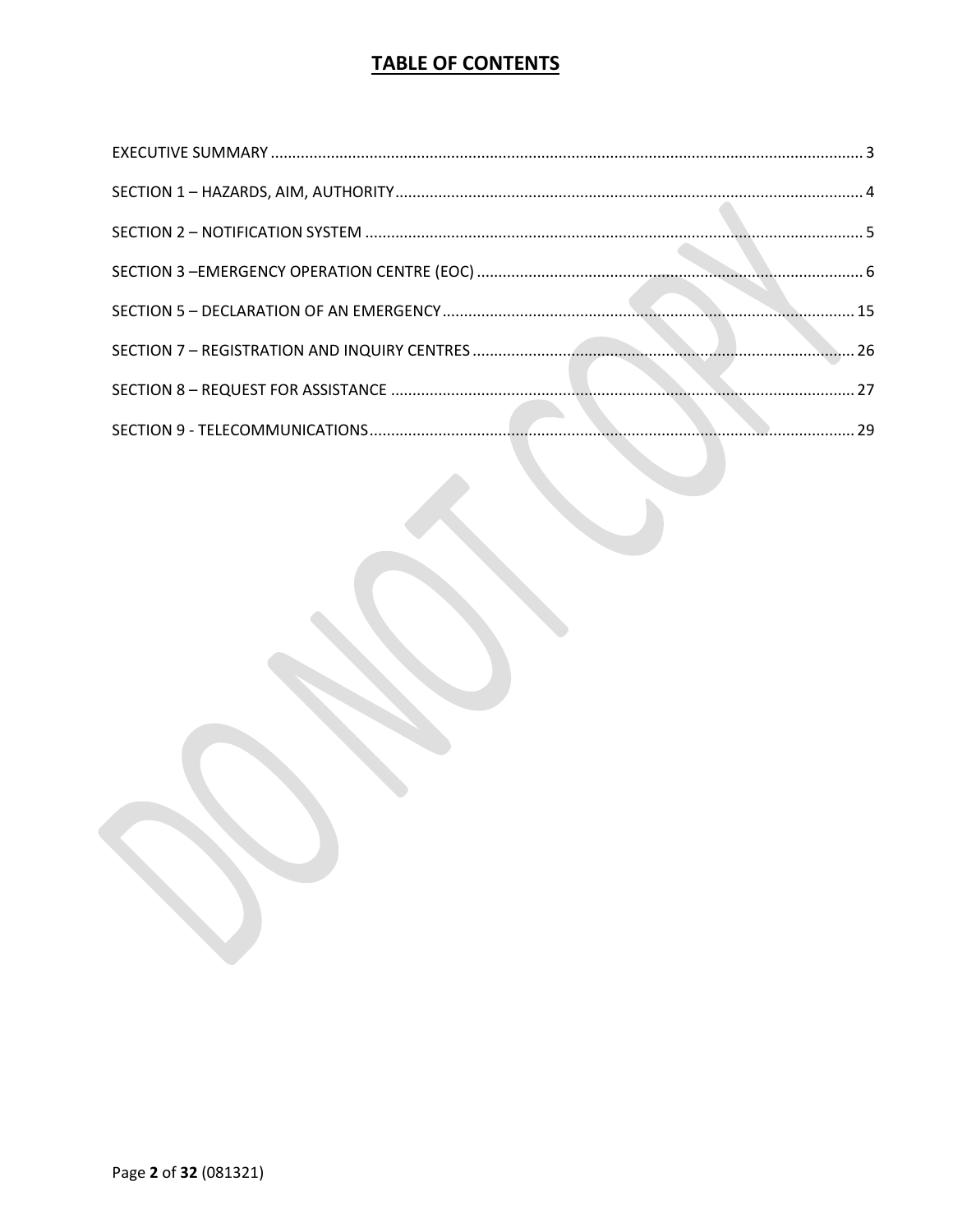# **EXECUTIVE SUMMARY**

# <span id="page-2-0"></span>**Introduction**

This emergency response plan has been prepared in order to provide key officials, agencies and departments within the Town of Huntsville with a general guideline to the expected initial response to an emergency and an overview of their responsibilities during an emergency.

For this plan to be effective, it is important that all concerned be made aware of its provisions and that every official, agency and department be prepared to carry out their assigned functions and responsibilities in an emergency. The following paragraphs provide an overview of the background and some of the highlights of this plan.

#### **Background**

The *Emergency Management and Civil Protection Act* provides the authority to municipalities to formulate and implement Emergency Plans. The legislation states that a "Head of Council" may declare that an Emergency exists within a municipality and may take such action as may be deemed necessary and are not contrary to law to protect the property, health, safety and welfare of the inhabitants of the Emergency area.

Municipalities routinely respond to situations that require responses from fire, police, ambulance, and public infrastructure. Large- scale emergencies such as chemical spills, plane crashes, tornadoes and floods can severely deplete available resources and require additional personnel, equipment and expertise. In cases such as these, an Emergency Plan must be implemented.

Response to a large-scale Emergency requires an assessment of the situation, an effective determination of resources required, and the efficient deployment and management of these resources. The primary role of District government in an Emergency is to provide the organizational framework within which the coordinated response will take place, thereby reducing the impact of the Emergency on the inhabitants within the District.

#### **Upper-tier Response**

Within Muskoka, each of the six Area Municipalities and two First Nations has an individual responsibility to provide the initial response to a large-scale Emergency within their municipal boundaries.

The Mayor of the affected municipality may request assistance from the District by contacting the District Chair. This may be done without activating the Muskoka Emergency Response Plan.

However, when the resources of an Area Municipality are deemed insufficient to control the emergency, the Mayor may request that the District of Muskoka activate the Muskoka Emergency Response Plan. The Muskoka Emergency Control Group would then be activated and the District Chair may declare a District Emergency in the affected area(s).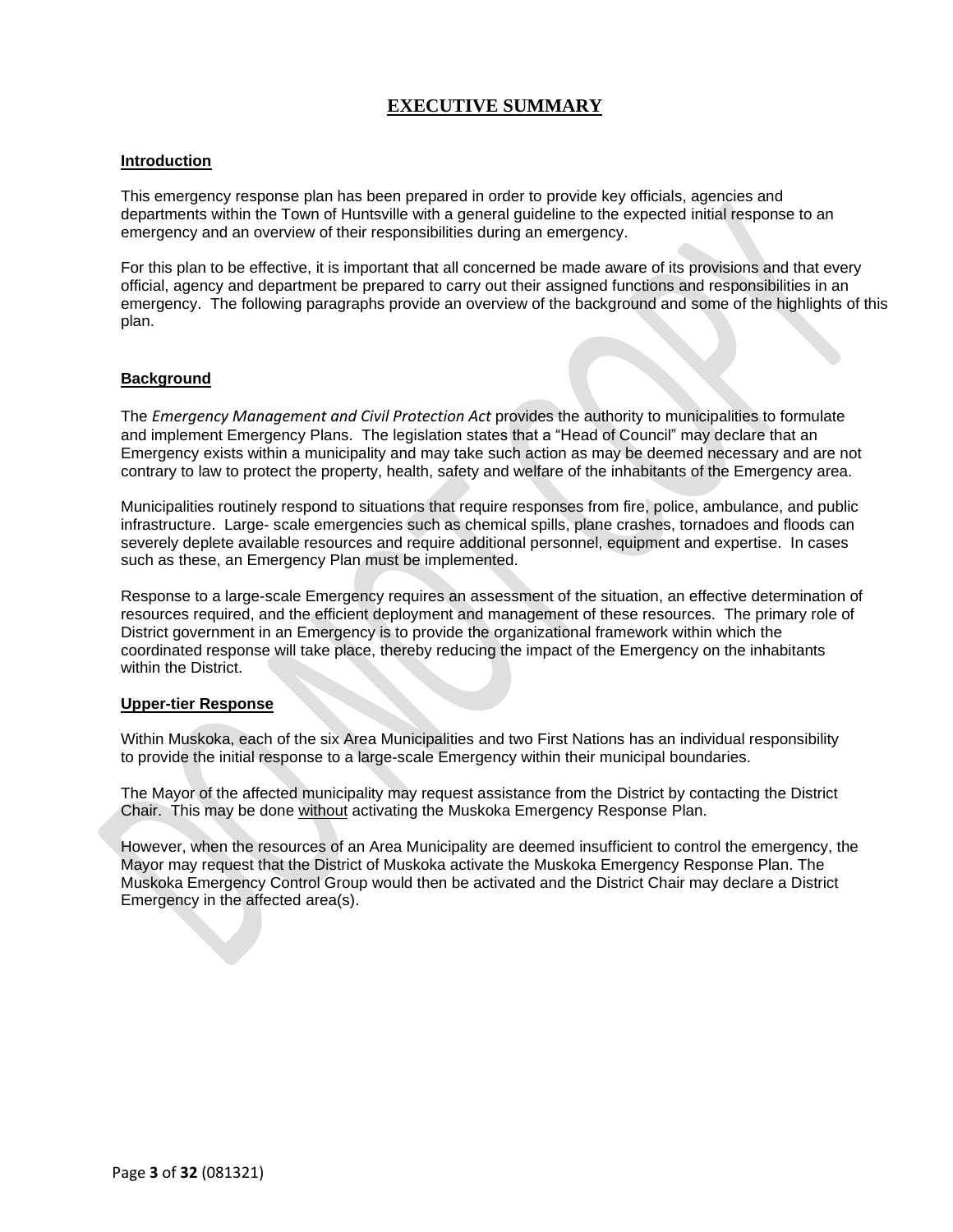# **SECTION 1 – HAZARDS, AIM, AUTHORITY**

# <span id="page-3-0"></span>**1.1 Introduction**

Huntsville maintains an active Emergency Measures program. The purpose of this program is to protect and preserve life and property during times of crisis, by providing efficient, coordinated emergency services and responsible decision- making. The program will also provide for training of Town staff as required, and for external agencies to the extent practicable. The program will permit coordination of community-based exercises and outreach at the Municipal level. The Emergency Measures program is further designed to ensure that all agencies that may become involved in an Emergency are fully aware of their respective roles and responsibilities and are capable of fulfilling their assigned tasks.

# **1.2 Hazards**

The Emergency Management Act defines an emergency as "a situation caused by the forces of nature, an accident, and an intentional act or otherwise that constitutes a danger of major proportions to life or property".

# **1.3 Aim**

The aim of the Town of Huntsville Emergency Response Plan is to outline a plan of action for the efficient deployment and coordination of the services, agencies and personnel to provide the earliest possible response in order to:

- protect and preserve life and property
- minimize the effect of the emergency on the Town of Huntsville
- restore essential services
- maintain services in the unaffected areas of the Town of Huntsville
- assist other municipalities

# **1.4 Authority**

The *Emergency Management and Civil Protection Act, 2009* is the legal authority for the emergency response

plan in Ontario. The "Act" states that the:

The head of council of a municipality may declare that an emergency exists in the municipality or in any part thereof and may take such action and make such orders as he or she considers necessary and are not contrary to law to implement the emergency plan of the municipality and to protect property and the health, safety and welfare of the inhabitants of the emergency area.

As enabled by the *Emergency Management and Civil Protection Act,* this emergency response plan and its elements have been:

- issued under the authority of the Town of Huntsville *By-law 2008-151*; and
- filed with Emergency Management Ontario, Ministry of Community Safety and Correctional Services.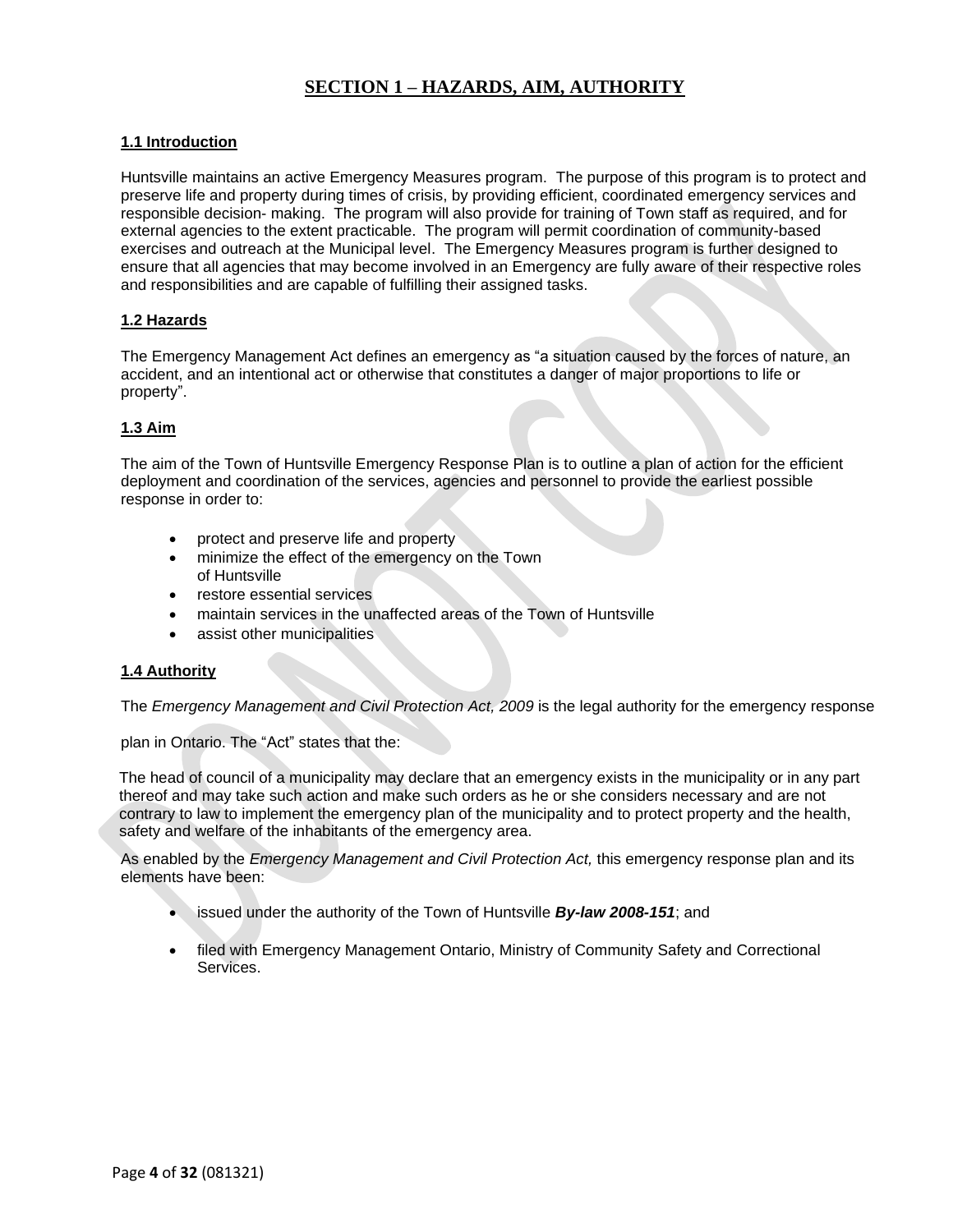# **SECTION 2 – NOTIFICATION SYSTEM**

# <span id="page-4-0"></span>**2.1 Emergency Notification System**

The Mayor, the Chief Administrative Officer, the Ontario Provincial Police Detachment Commander, the Fire Chief, the Medical Officer of Health or the CEMC may activate the Emergency Notification System.

#### **2.2 Emergency Alert Levels**

Due to the threat of an emergency situation developing or the potential for an emergency situation to change over time, there are two different levels at which emergency personnel can be alerted.

The Emergency levels are as follows:

- Full Alert: Under a "Full Alert" either all or selected members of the Emergency Control Group, the Support Group and the advisory staff are contacted and are instructed to respond to the Emergency Operations Center at a given time or as soon as possible. The balance of the members of the groups will be advised to "Standby"
- Standby Alert: Under a "Standby Alert" either all or selected members of the Emergency Control Group, Support Group and the advisory staff are contacted and asked to "Standby" for further information. This alert level may be used if there is an emergency situation developing or the threat of an emergency occurring which does not merit assembling the members of the above groups

**THE PROVINCIAL OPERATIONS CENTRE IS TO BE NOTIFIED FOR ANY ALERT THAT IS ISSUED.**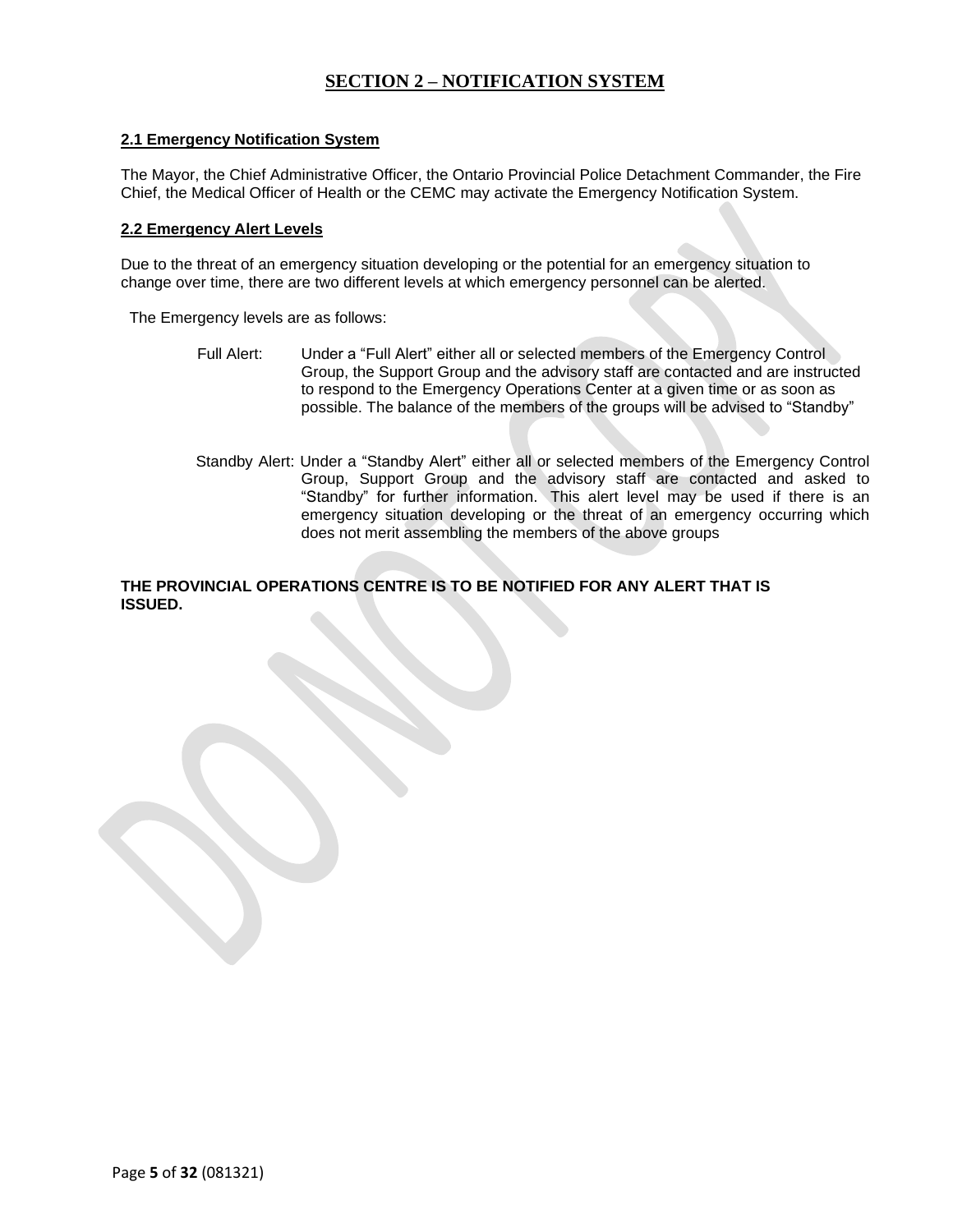# **SECTION 3 –EMERGENCY OPERATION CENTRE (EOC)**

# <span id="page-5-0"></span>**3.1 Introduction**

In the event of an Emergency, the Emergency Operation Centre (EOC) will be established. The Emergency Control Group, the Support Staff, Advisory Group and many other groups will congregate and work together at the Emergency Operations Centre to make decisions, share information and provide support as required to mitigate the effects of the emergency. The Community Emergency Measures Coordinator (CEMC), acting as the "Operations Officer", is responsible for the coordination of all operations within the Emergency Operation Centre.

# **3.2 Location of Emergency Operation Centre(s)**

The Emergency Operation Centre is designated by the first authorized person activating the Emergency Notification System. The decision regarding the location will be made in consultation with the lead agency involved with the emergency.

# **3.3 Web Page**

An electronic copy of the Huntsville Emergency Plan is posted and maintained on the Town [web site](http://www.huntsville.ca/)  [\(www.huntsville.ca\)](http://www.huntsville.ca/)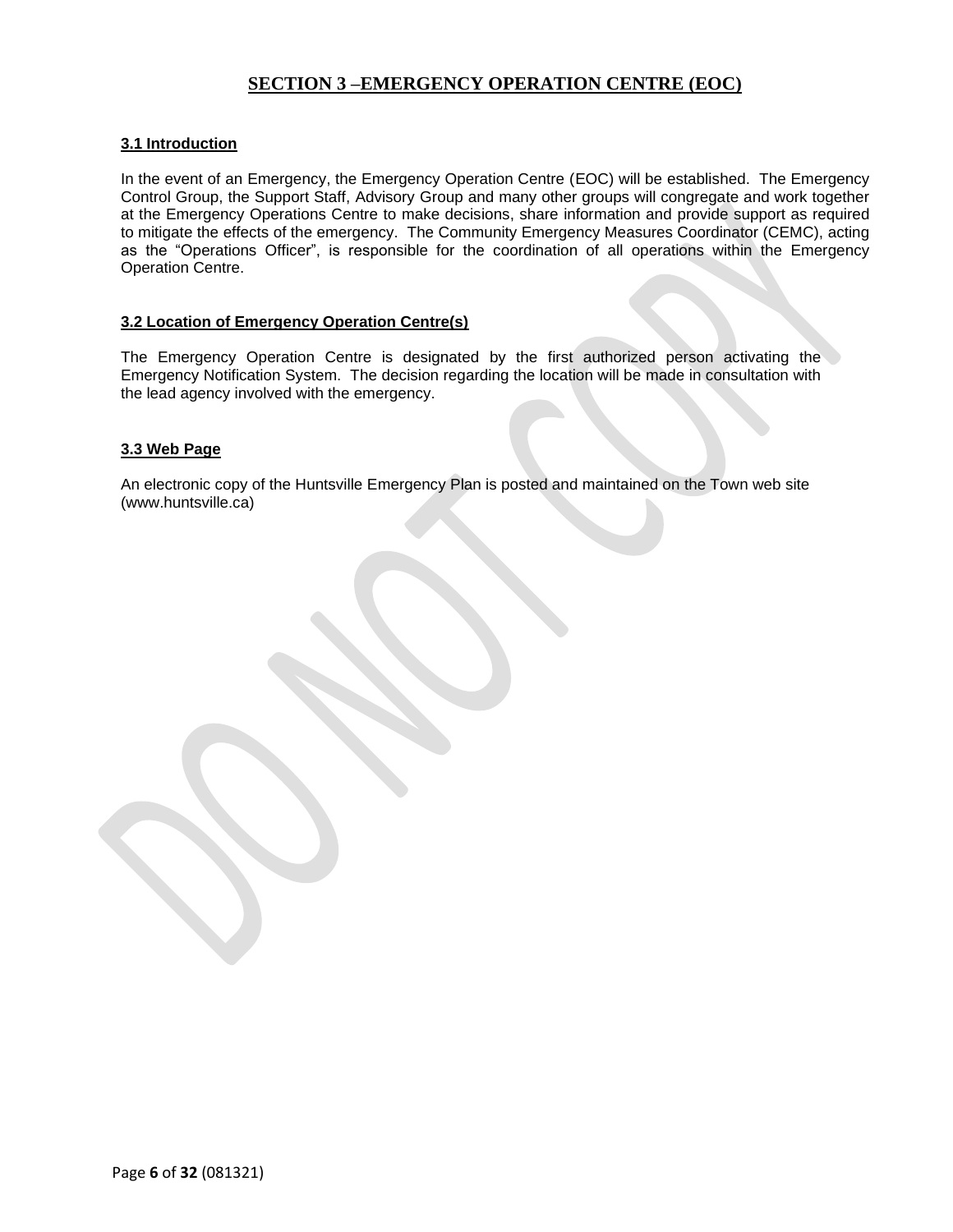# **SECTION 4 - EMERGENCY CONTROL GROUP (ECG)/EMERGENCY MANAGEMENT CONTROL COMMITTEE**

# **4.0 Composition of the ECG/Committee**

**The Control Group may function with only a limited number of persons depending on the emergency. While the Emergency Control Group may not require the presence of all members, this shall not preclude the notification of all members**

# **4.1 Primary and Support Services**

The ECG/Committee is comprised of the following persons, departments, divisions or designated alternates:

# **PRIMARY and COMMITTEE MEMBERS**

- **Mayor**
- CAO -Chair
- Community Emergency Management Coordinator
- Emergency Operations Centre Manager
- **Emergency Information Officer**

# **EMERGENCY CONTROL GROUP SUPPORT SERVICES**

# **ECG Primary Support Services**

- **Fire Services**
- Police Services
- **EMS** Services
- Community Services
- Human Resources
- Development Services
- Legislative Services
- Financial Services
- **Operations**

# **ECG Support Services**

Personnel from the following departments/divisions may be called upon to support the ECG:

- **Facilities**
- **Legal Services**
- Geomatics Department
- Building Services
- Information Technology (IT) Department
- By Law Enforcement
- Others as required

# **4.2 ECG Advisory Group**

Additional personnel called or added to the Emergency Control Group may include:

- Medical Officer of Health
- District CEMC
- Emergency Management Ontario Field Officer
- Liaison Staff from Provincial Ministries
- Hospital Administrators

Page **7** of **32** (081321)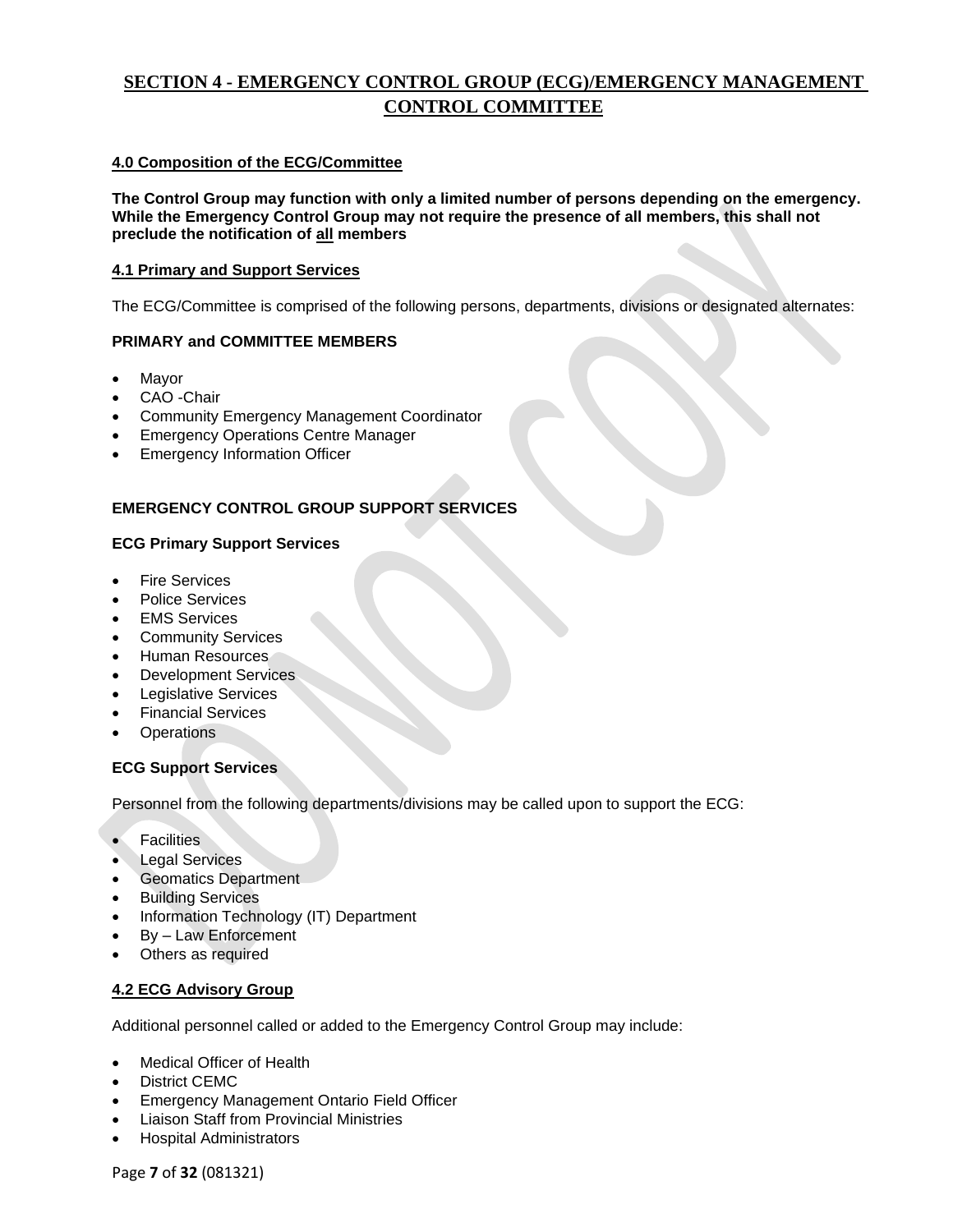- Non-Government Organizations e.g. Salvation Army
- Hydro Representatives Hydro One, Lakeland Power
- **Electrical Safety Authority**
- Any other officials, experts or representatives from the Public or Private Sector deemed necessary by the Emergency Control Group

# **4.3 Emergency Control Group Responsibilities (ECG)**

The Emergency Control Group (ECG) *collectively* will:

- Activate the Emergency Plan during emergency operations and provide advice and assistance to the Head of Council in the carrying out of the duties under the Emergency Plan
- Direct, coordinate and monitor the response to ensure that all actions necessary for mitigation of the effects of the emergency are taken in accordance with the law and are carried out effectively and efficiently
- Contact the appropriate emergency response agencies to ensure that all actions necessary for mitigation of the effects of the emergency are taken in accordance with the law and are carried out effectively and efficiently
- Advise the Mayor in making key decisions such as declaration of an emergency, designating sections of the Town as an emergency area
- Appoint or confirm the appointment of an Incident Commander (IC) for each emergency site
- Liaise with the Incident Commander to obtain briefings and/or change in emergency status
- Coordinate the evacuation of inhabitants considered to be in danger
- Order the discontinuation/closure of utilities, services, programs and/or facilities as required
- Arrange for services and equipment from local agencies **not** under Municipal control, i.e. private contractors, volunteer agencies, service clubs
- Notify, request assistance from and/or liaising with various levels of government and any public or private agencies **not** under Town control as considered necessary
- Ensure administrative and logistical support is provided for emergency workers at the emergency site(s) and other locations such as EOC and shelters and post incident (food, water, shelter, maintenance, fuel, CISM)
- Determine if additional volunteers are required and if appeals for volunteers are warranted
- Determine if additional transport is required for evacuation or transport of persons and/or supplies
- Prepare, in coordination with the Emergency Information Officer (EIO), approve and authorize major announcements, information releases and formal statements to the public
- Arrange for experts, advisory groups and/or sub-committees to report to the ECG to provide advice, as required. The ECG has the authority to designate an additional member or dismiss an existing ECG member. The ECG also has the authority to relieve any ECG member with their alternate or other appointed individual
- Authorize expenditures of money required to deal with the emergency
- Notify all services, agencies, groups or persons under the direction of the ECG of the termination of the emergency
- Meet regularly (frequency will be dictated by need) as a group to inform one another of actions being taken, their status and to plan strategies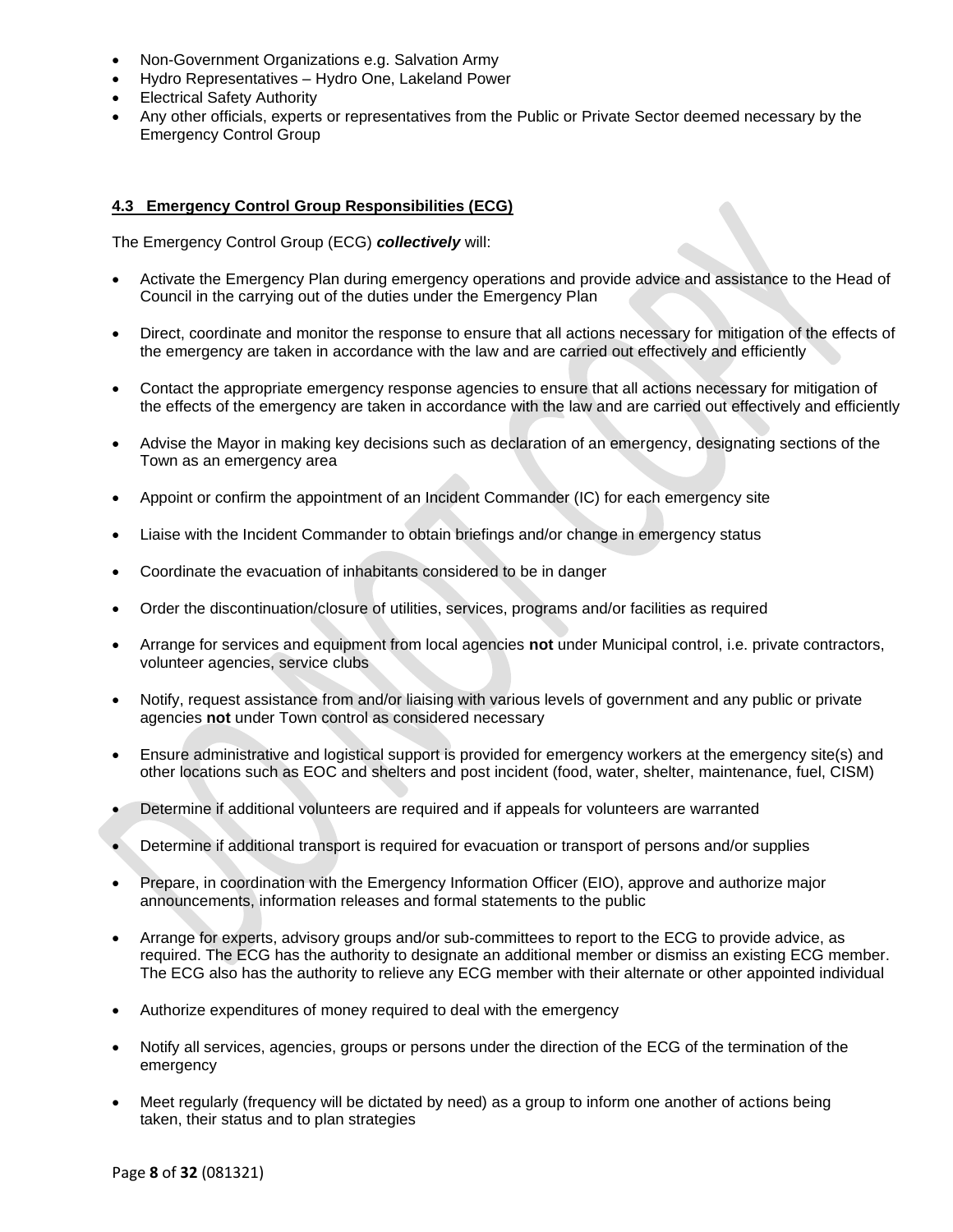- Before the response to an emergency has been completed, determine if the Recovery process should be activated
- Conduct and participate in debriefing following the emergency

# **4.4 Mayor**

The Mayor is ultimately responsible for the emergency

The Mayor (or Acting Mayor), as Head of Council and with the advice from the ECG is responsible for:

- declaring an emergency to exist and where practical, identifying the area or location of the emergency within the Town of Huntsville
- declaring an emergency to be terminated
- notifying or initiate the notification of the Mayor(s) or Acting Mayor(s) of any affected neighbouring Municipality and the appropriate Provincial Ministry of the declaration of an emergency and termination of declaration of an emergency
- ensuring that the public, the media, neighboring Municipal officials, if required, are also advised of both the declaration and termination of the emergency
- assuming the role of Primary spokesperson following consultation with ECG regarding media releases and public announcements/ instructions/warnings
- formally requesting Provincial or Federal government assistance through the appropriate Provincial Ministry/Emergency Management Ontario
- participating as required in the Post-Emergency Recovery Plan

# **4.5 Councillors**

During and following an emergency, Councillors are required to:

- provide support and liaison to the community (The only information conveyed to the public will be as provided from the Emergency Information Officer)
- provide assistance in the rehabilitation and restoration of the community
- maintain normal day to day services to the community
- make themselves available for Emergency Council Meetings and/or Debriefing Sessions
- the Mayor or Deputy Mayor will represent Council at meetings of the Emergency Control Group
- Council will be apprised of the emergency status through the following formats:

i) information provided by the CAO, Clerk and/or the Head of Council

# **Confidentiality and discretion must be considered when releasing information to the public**

# **4.6 Community Emergency Management Coordinator (CEMC)**

The CEMC is responsible for:

If required, activating the Emergency Control Group and Resource Groups

Page **9** of **32** (081321)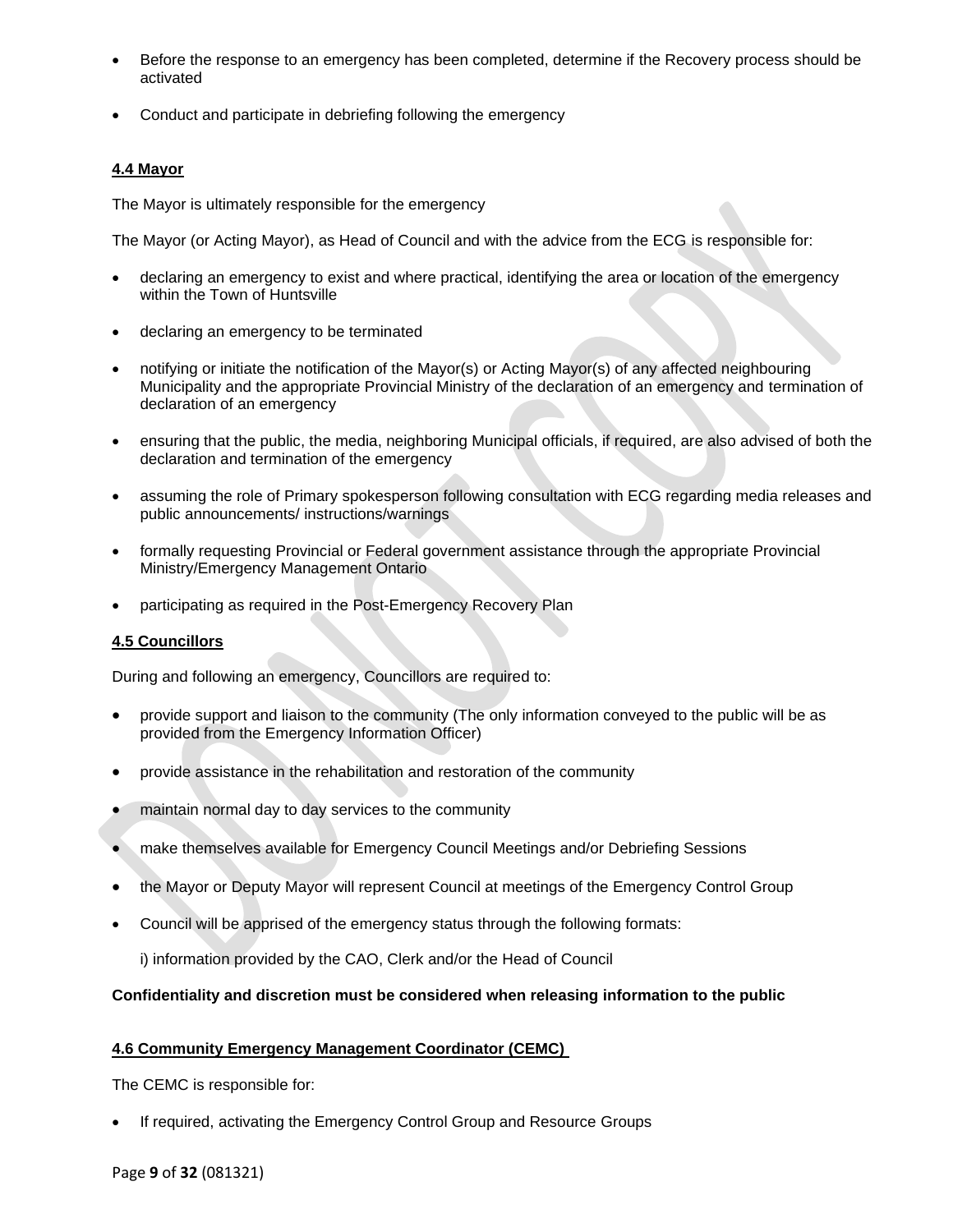- Ensuring that a communications link is established between the ECG and the Incident Commander
- Overseeing the setup, coordination and operation of the EOC (Note: The EOC Manager is responsible for the setup and operation of the EOC while the CEMC oversees this)
- Overseeing the backup EOC if required Inform the ECG if an alternate EOC is selected
- Formally requesting assistance from neighbouring municipalities if required
- Assigning staff to various support group functions, if required
- Preparing a post-emergency report for submission to the Emergency Control Group
- Other powers as designated under the appropriate Provincial and/or Federal legislation
- Ensuring compliance with Provincial Legislation and submitting annual documentation

# **4.7 CAO**

The Chief Administrator Officer is responsible for:

- Attending at Emergency Operations Center if activated
- Acting as Chair of the ECG
- Assisting the Mayor in their duties and responsibilities
- Advising the Mayor on Town of Huntsville policies and procedures as appropriate
- Liaising with the CAO of the other Area(s) affected by the emergency
- Approving the issuance of news releases to the media and the general public prepared by the Emergency Information Officer (EIO), in consultation with the ECG (this responsibility may be designated to the CEMC or Alternate CEMC)
- Working with emergency information officer to coordinate media centre
- Ensure continual daily operations for Town business
- Ensuring that there is recording all costs expenses incurred for the emergency response and forward them to the Treasurer

# **4.8 Ontario Provincial Police**

The Detachment Commander or designate acting for their area will be responsible for:

- Notifying of necessary emergency and municipal services as required
- Establishing an On-Scene Command Post
- Ensuring that a communication link is established between the Emergency Control Group and the On-Scene Command Post
- Establishing an inner perimeter within the emergency area
- Establishing an outer perimeter in the vicinity of the emergency to facilitate the movement of emergency vehicles and restrict access to essential emergency personnel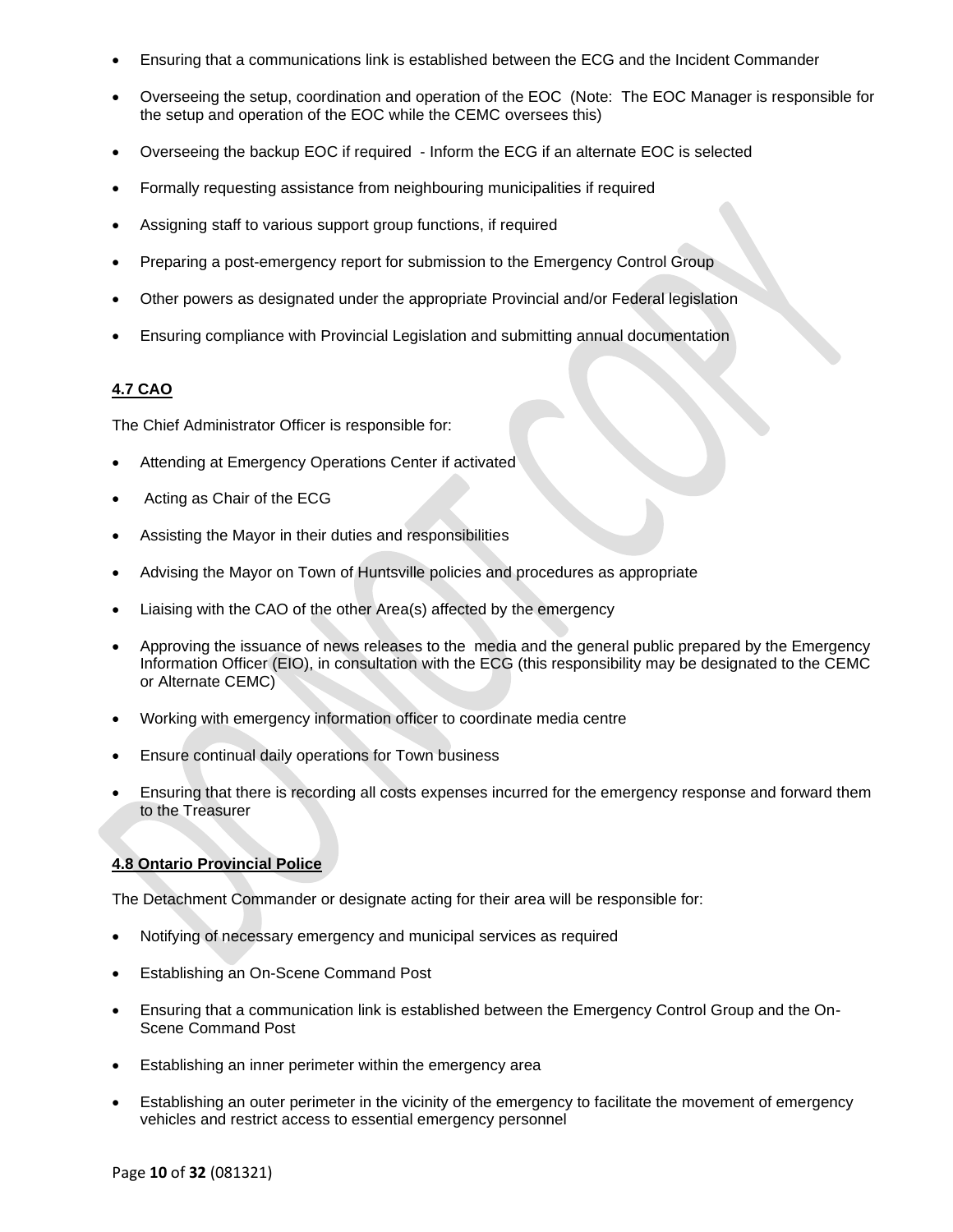- Providing of traffic control to facilitate the movement of emergency vehicles
- Alerting persons endangered by the emergency and the co-ordination of evacuation procedures
- Protecting life and property and the provision of law and order
- Providing police services in reception centres, morgues, and other facilities, as required
- Notifying the coroner of fatalities
- Liaising with other municipal, provincial, and federal police agencies, as required
- When required, provide the Incident Commander as appointed by the Emergency Control Group
- Provide advice on law enforcement

# **4.9 Fire Chief**

The Fire Chief or designate is responsible for:

- Organizing and coordinating emergency response and rescue services
- Attend at the Emergency Operations Centre and coordinate the response of the Fire Services
- Advising the ECG on matters concerning firefighting, emergency response, rescue or fire
- Establish an ongoing communications link with the Fire Incident Commander
- Establishing an emergency fire service plan and program for Huntsville and exercising mobilizing control over participating fire departments in Mutual Aid activities
- Making arrangements for the required additional fire or emergency team responses with the Fire Marshal of Ontario
- Liaising with the Fire Chief(s) of the affected municipalities to determine if any additional assistance is required and assuming responsibility for obtaining such assistance
- Providing assistance to other municipal departments and agencies by being prepared to take charge of, or contribute to, non-firefighting operations, if necessary (e.g. rescue, first aid, casualty collection, evacuation, etc.)

# **4.10 Operations (Infrastructure)**

Operations Department/Division is responsible for:

- Activating and coordinating the response of the Department, including the provision of all storm sewer and road services
- Providing the ECG with information on engineering and public infrastructure
- Liaising with the appropriate District of Muskoka personnel to ensure there is a coordinated response in the affected areas
- Maintaining, constructing and repairing of roads
- Providing emergency traffic detour plans in coordination with the Ontario Provincial Police in the affected area
- Liaising with public utilities to disconnect any service representing a hazard and /or arrange for the provision of alternate services or functions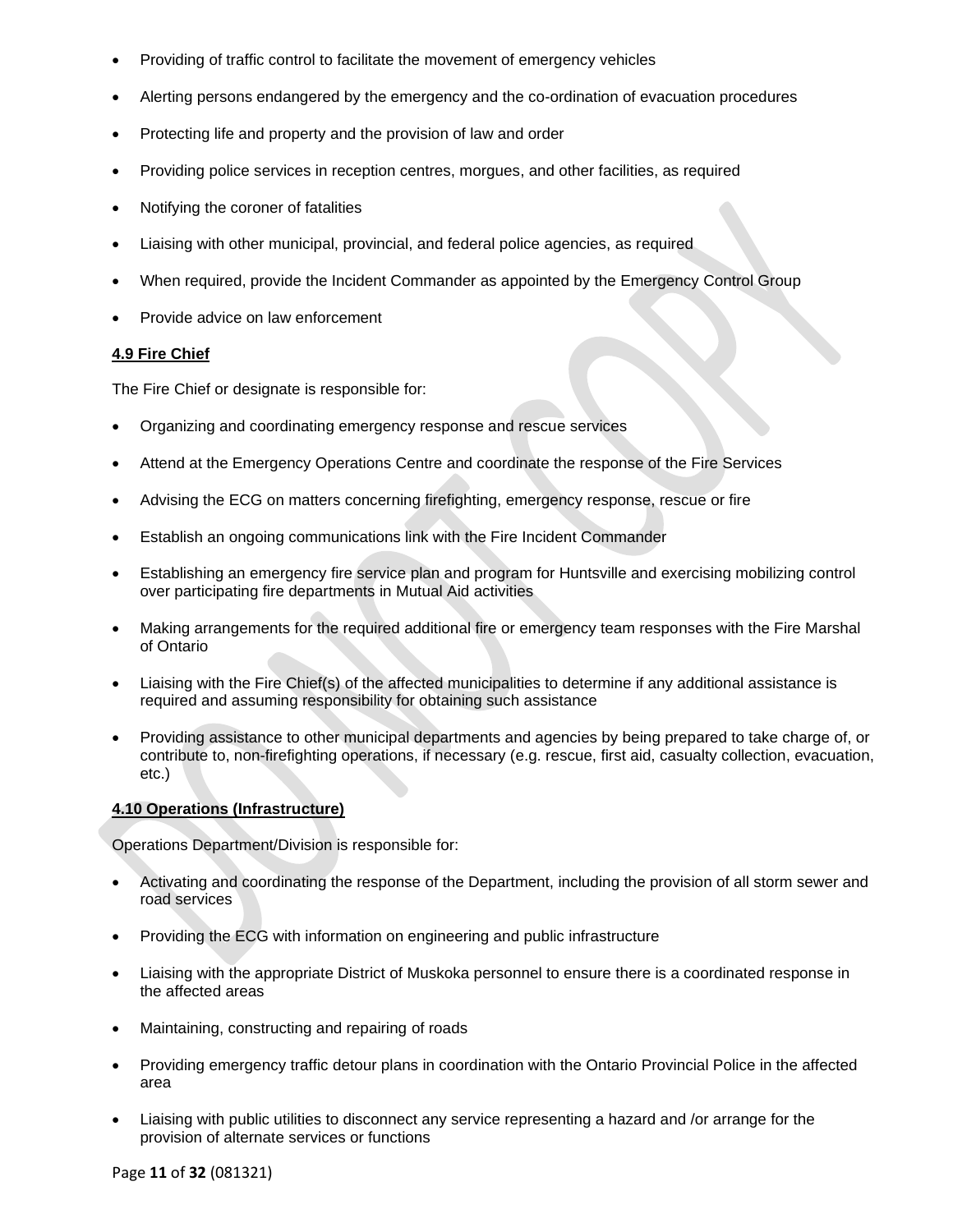- Requesting the discontinuing of any District Public Works service or utility as required
- Requesting restoration of discontinued District Public Works services as determined by the Emergency Control Group
- Coordinating the provision of transportation when requested by other departments or the Incident **Commander**
- When required, providing the Site Commander as appointed by the Emergency Control Group
- Participating as a member of the emergency Recovery Committee

#### **4.11 Community Services -Reception Centre(s) Coordinator**

Community Services is responsible for:

- coordinating the facilities and associated requirements for the activation of a Reception Centre utilizing the appropriate staff and other resources as directed by the Emergency Control Group
- liaising with appropriate third-party organizations (under agreement) for the provision of Registration and Inquiry services and
- providing registration and inquiry services with liaison information for relief organizations that are under agreement to provide food, clothing and temporary shelter (information will be provided by the ECG or Human Resources as appropriate)
- Act as liaison to the Resident's Service Recovery Committee

#### **4.12 Human Resources**

Human Resources is responsible for:

- Acting as a liaison between dependents of staff involved in the event to ensure that they are informed of staff status, if required, and ensuring that their immediate needs are addressed
- Ensuring staff are provided with information regarding stress management and identification and providing support systems through the Town of Huntsville
- Assist the EOC and ECG with any inquiries of a human resource nature (i.e. WSIB coverages, legislated requirements, preparation of service agreements, labour relations)
- Liaison to town personnel who volunteer to assist another municipality that has declared an emergency but who are not acting under the direction of management

# Volunteers - Third Party Agreement

- During emergency events that require the use of volunteers, volunteers MUST be registered and screened under the auspices of an existing emergency response agency with whom the Town has an existing relationship or agreement (e.g. Canadian Red Cross, Salvation Army).
- Agreements must ensure the protection of the vulnerable community
- Individual volunteers will NOT be accepted, except in circumstances approved by the Emergency Operations Centre
- Volunteers recruited by other local municipalities will be considered to be acting under the direction of the affected municipality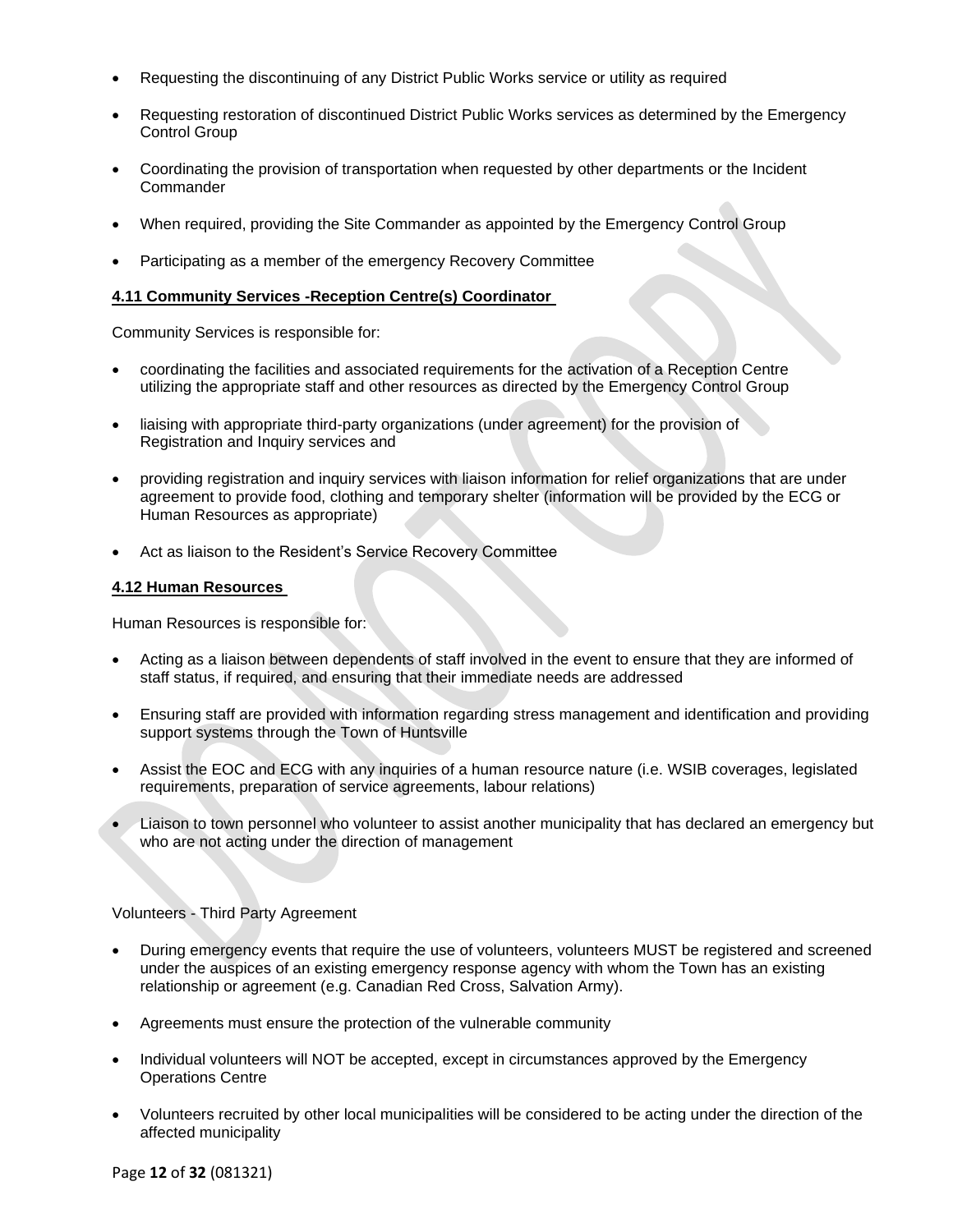# **4.13 Development Services**

Development Services is responsible for:

- Coordinating the Building and Planning requirements during all phases of an emergency event
- Acting as liaison for the Dwelling Evaluation sub-committee
- Advising the ECG on policy, procedures and legislative requirements (Building and Planning legislation)

# **4.14 Legislative Services**

Legislative Services is responsible for:

- Ensuring that Councillors and senior officials are advised of the declaration and termination of the declaration of the emergency, and are kept apprised of the emergency situation
- Providing access to GIS/mapping
- Access to information technology services
- Acting as liaison for the Corporate Tracking sub-committee
- Advising the ECG on policy, procedures and legislative requirements

# **4.15 Financial Services**

- Processing emergency/disaster funding
- Advising on risk management
- Ensuring that there is a recording of all costs and expenses incurred for the emergency response
- Acting as liaison for the Financial Services sub-committee
- Advising the ECG on policy and procedures

# **4.16 Emergency Information Officer**

Emergency Information Officer is responsible for:

- Writing and issuing news releases and arranging media briefings as required to communicate "key messages" to the public
- Provides communication advice to the Mayor, CAO CEMC, ECG as appropriate
- Submit media releases for approval by the CAO or designate

# **4.17 EOC Manager**

In all emergency situations, the EOC Manager is responsible for:

- the Emergency Operations Center set up and establishing security if required
- Ensuring all listed Emergency Control Group primary or alternate members are contacted, advised of the situation, and informed if they are required to report to the Emergency Operations Centre

Page **13** of **32** (081321)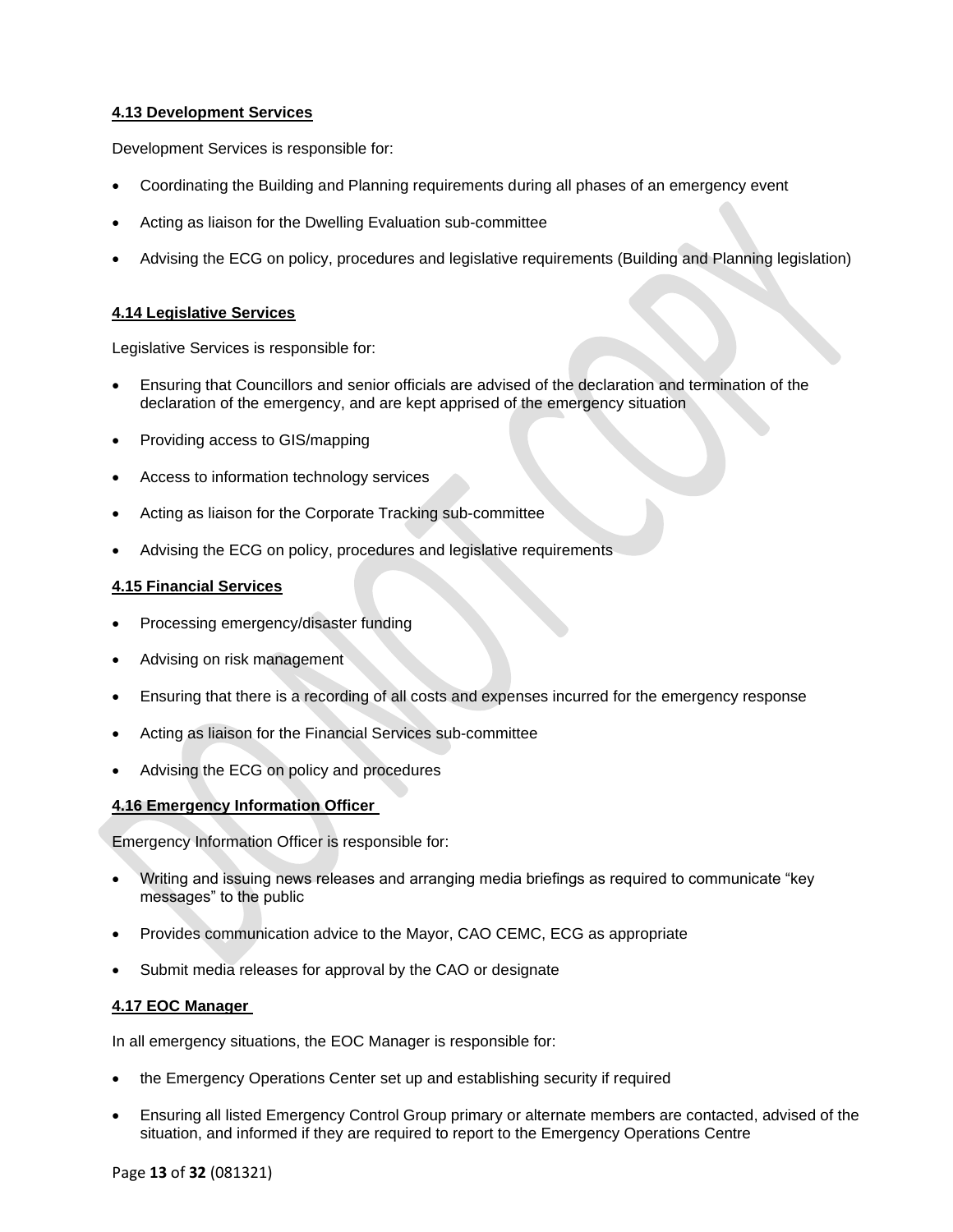- Acting in a resource and advisory capacity to the Emergency Control Group, and other emergency and support staff on emergency management matters, as required
- Carrying out detailed liaison with the Emergency Management Ontario (EMO) Emergency Management Operations Centre and District of Muskoka
- Providing guidance and assistance to the various sub-committees, groups, departments and personnel involved at the Emergency Operations Centre, and any other location, as required
- Liaising with other agencies as required by the Emergency Control Group
- When required, assisting the Incident Commander as appointed by the ECG in fulfilling their responsibilities
- When required, ensuring that a secondary Emergency Operations Centre is established as advised by the CEMC or the Fire Chief
- Maintaining the records and logs for the purpose of debriefs and post-emergency reporting that will be prepared
- Ensuring that the operating cycle is met by the ECG and related documentation is maintained and kept for future reference
- Posting and maintaining the unrestricted emergency plan on the Town website and a restricted emergency plan on the Inner Circle

# **4.18 Emergency Management Ontario Field Officer**

If requested to be present the, EMO's Field Officer will be responsible for:

- Providing advice and assistance to community officials pertaining to the emergency situation, as requested or required
- Coordinating community requests for Provincial and/or Federal assistance
- Assisting in coordinating communications with the Provincial Emergency Operations Centre
- Providing on-going liaison with communities who have experienced or are experiencing emergency situations

# **4.19 Emergency Control Group Sub-Committees**

**Recovery Sub-Committees:** The establishment of these sub-committees should coincide with the stabilization of the event and continue throughout the recovery phase until the emergency has been terminated or when it is determined that the recovery activities should be terminated. Each Sub-Committee will meet at the direction of their Chair as required and report/update the ECG during scheduled EOC meetings.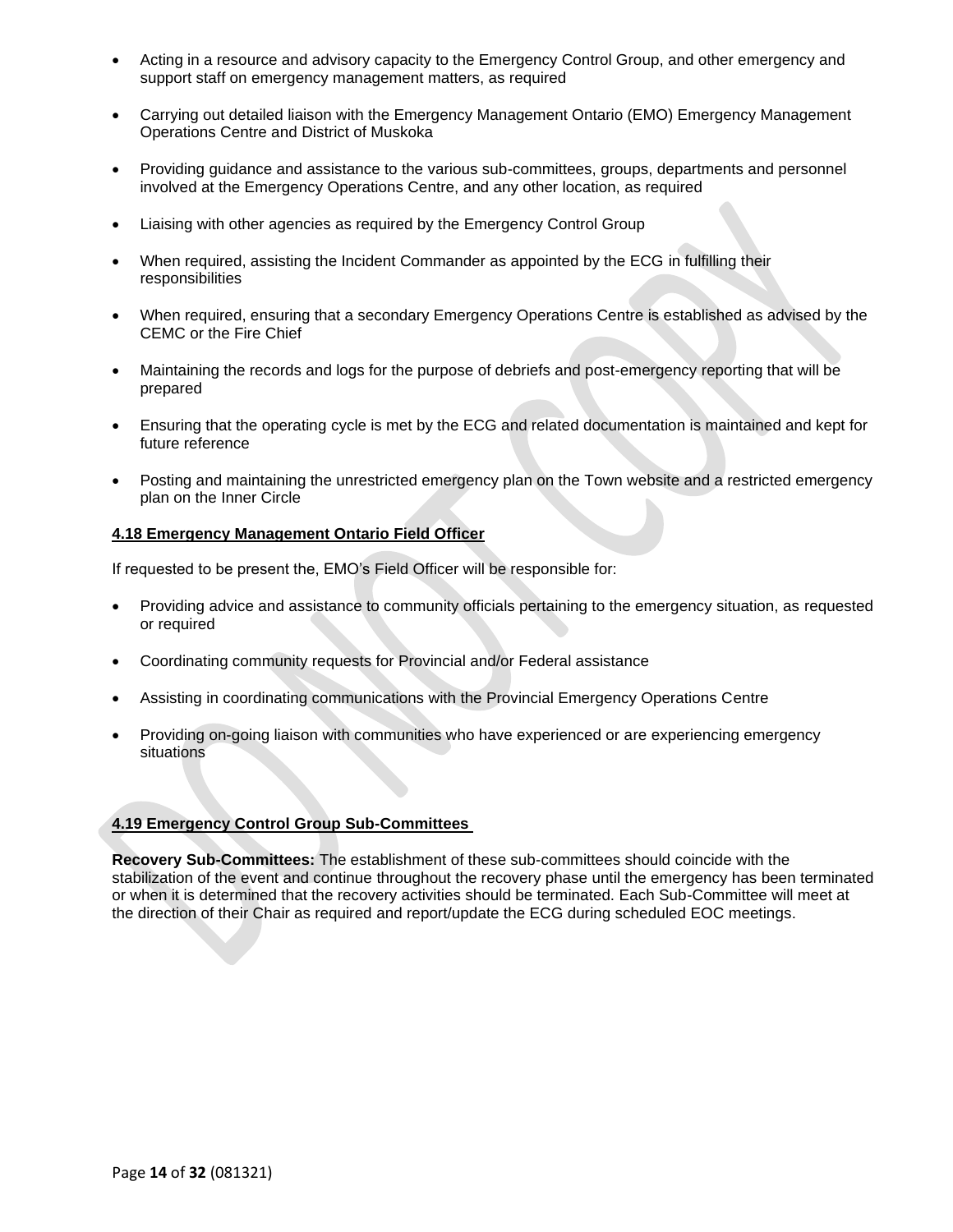# **SECTION 5 – DECLARATION OF AN EMERGENCY**

# <span id="page-14-0"></span>**5.1 Action Prior to Declaration**

When an emergency exists, but has not yet been declared to exist, municipal employees may take such action(s) under this emergency response plan as Town of Huntsville Municipality of Muskoka.

# **5.2 Municipal Emergency**

The Mayor or Acting Mayor, as the Head of Council, has the authority to declare that a municipal emergency exists within the boundaries of the Town of Huntsville. This decision is made in consultation with other members of the Emergency Control Group.

The Mayor may request assistance from the District Municipality of Muskoka by contacting the District Chair without activating the Muskoka Emergency Response Plan.

When the Town of Huntsville has deemed its resources are insufficient to control the emergency, the Mayor may request that the District Chair or the District Chief Administrative Officer activate the Muskoka Emergency Response Plan.

# **5.3 Provincial Emergency**

Under section 7 of the Emergency Management and Civil Protection Act, RSO 1990, Chapter E.9, the Premier of Ontario may:

- upon receiving such a request, declare that an emergency exists throughout Ontario or in any part thereof and may take such action and make such orders as he or she considers necessary and are not contrary to law, and exercise any power or perform any duty conferred upon a minister of the Crown or a Crown employee by or under an Act of Legislature, and
- where a declaration is made and the emergency area or any part thereof is within the jurisdiction of a municipality, the Premier of Ontario may, where he or she considers it necessary, direct and control the administration, facilities and equipment of the municipality to ensure the provisions of necessary services in the emergency area. Without restricting the generality of the foregoing, the exercise by the municipality of its power and duties, in the emergency area, whether under and emergency plan or otherwise, is subject to the direction and control of the Premier, and
- require any municipality to provide such assistance, as he or she considers necessary to an emergency area or any part thereof that is **not** within the jurisdiction of the municipality and may direct and control the provision of such assistance.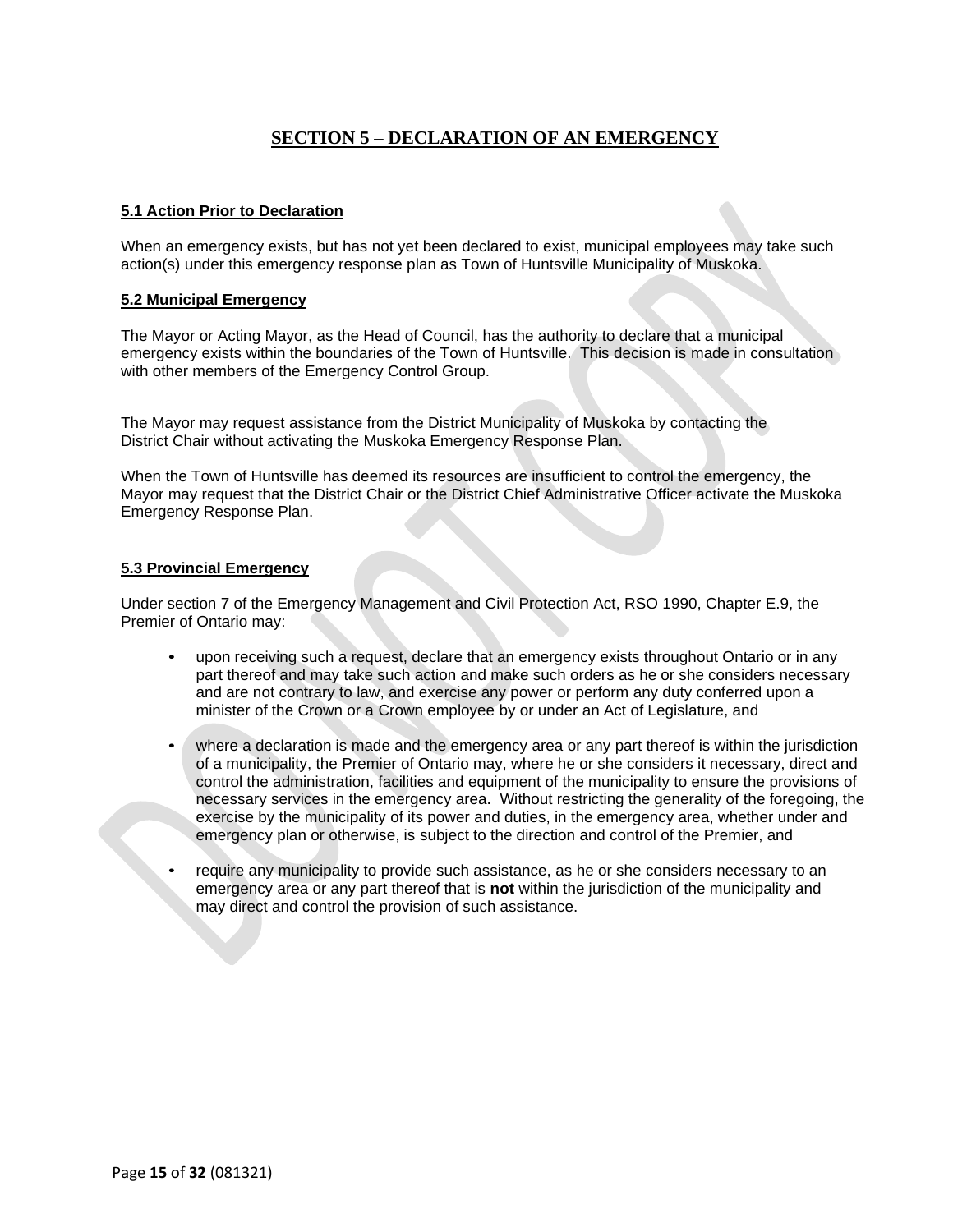

# **5.4 Checklist in Consideration of a Declaration of Emergency**

# **(Note: All references in this document refer to the** *Emergency Management and Civil Protection Act***, R.S.O. 1990, Chapter E.9, as amended 2006)**

*\* This checklist is for use by municipal heads of council considering the declaration of an emergency within their municipality. This checklist is not intended to provide any sort of legal advice – it is merely a reference tool.*

An emergency is defined under the *Emergency Management and Civil Protection Act* as "a situation, or an impending situation that constitutes a danger of major proportions that could result in serious harm to persons or substantial damage to property and that is caused by the forces of nature, a disease or other health risk, an accident or an act whether intentional or otherwise" [Section 1, definition of an emergency].

Under the *Emergency Management and Civil Protection* Act, only the head of council of a municipality (or his or her designate) and the Lieutenant Governor in Council or the Premier have the authority to declare an emergency. The Premier, the head of council, as well as a municipal council, have the authority to terminate an emergency declaration [Sections 4 (1), (2), (4)].

An emergency declaration may extend to all or any part of the geo graphical area under the jurisdiction of the municipality

[Section 4 (1)].

If the decision is made to declare an emergency, the municipality must notify Emergency Management Ontario (on behalf of the Minister of Community Safety and Correctional Services) as soon as possible [Section 4 (3)]. Although a verbal declaration of emergency is permitted, all declarations should ultimately be made in writing to ensure proper documentation is maintained. Written declarations should be made on municipal letterhead, using the template provided by Emergency Management Ontario, and should be faxed to (416) 314-0474. When declaring an emergency, please notify the Provincial Emergency Operations Centre at 1-866-314-0472.

When considering whether to declare an emergency, a positive response to one or more of the following criteria *may* indicate that a situation, whether actual or anticipated, warrants the declaration of an emergency:

# **General and Government**:

- **Is the situation an extraordinary event requiring extraordinary measures?** [Section 4 (1) permits a head of council to "take such action and make such orders as he or she considers necessary and are not contrary to law" during an emergency.]
- **Does the situation pose a danger of major proportions to life or property?** [Section 1, definition of an emergency]
- **Does the situation pose a threat to the provision of essential services (e.g., energy, potable water, sewage treatment/containment, supply of goods or medical care)?** [Some situations may require extraordinary measures be taken or expenditures be made to maintain or restore essential services. A declaration of emergency may allow a head of council to expend funds outside of his or her spending resolutions and/or the regular approval process of the municipality.]
- **Does the situation threaten social order and the ability to govern?** [Whether due to a loss of infrastructure or social unrest (e.g., a riot), a crisis situation has the potential to threaten a council's ability to govern. In such cases, extraordinary measures may need to be taken. Section 4 (1) provides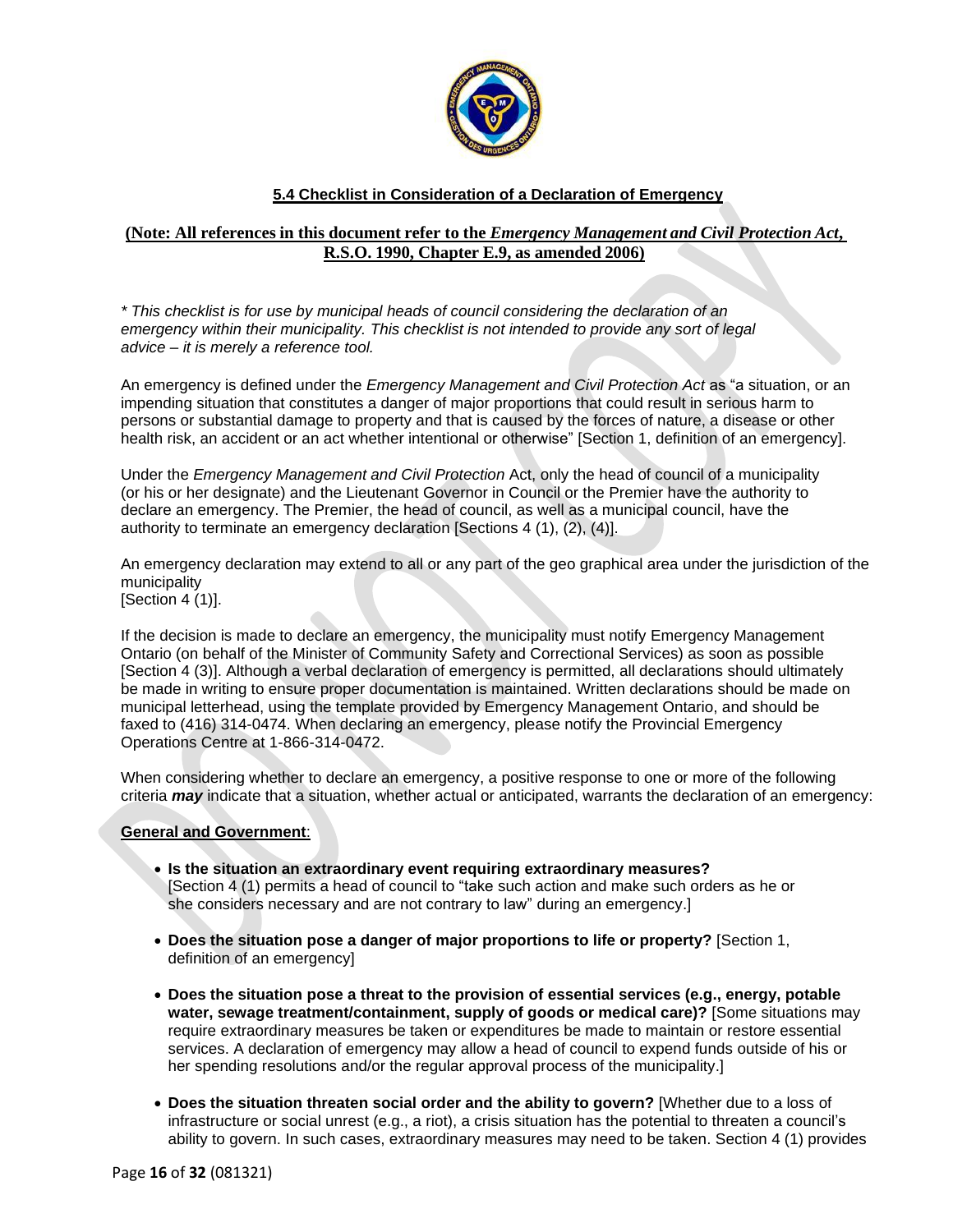for extraordinary measures, not contrary to law. Section 55 (1) of the *Police Services Act* provides for the creation of special policing arrangements during an emergency.]

- **Is the event attracting significant media and/or public interest?** [Experience demonstrates that the media and public often view the declaration of an emergency as a decisive action toward addressing a crisis. It must be made clear that an "emergency" is a legal declaration and does not indicate that the municipality has lost control. An emergency declaration provides an opportunity to highlight action being taken under your municipal emergency response plan.]
- **Has there been a declaration of emergency by another level of government?** [A declaration of emergency on the part of another level of government (e.g., lower-tier, upper-tier, provincial, federal) may indicate that you should declare an emergency within your municipality. For example, in the event of a widespread disaster affecting numerous lower-tier municipalities within a county, the county will likely need to enact its emergency response plan and should strongly consider the declaration of an emergency. In some cases, however, a declaration of emergency by a higher level of government may provide sufficient authorities to the lower-tier communities involved (e.g., municipalities operating under the authority of a provincial or federal declaration).]

#### **Legal**:

- **Might legal action be taken against municipal employees or councilors related to their actions during the current crisis?** [Section 11 (1) states that "no action or other proceeding lies or shall be instituted against a member of council, an employee of a municipality, an employee of a local services board, an employee of a district social services administration board, a minister of the Crown, a Crown employee or any other individual acting pursuant to this Act or an order made under this Act for any act done in good faith in the exercise or performance or the intended exercise or performance of any power or duty under this Act or an order under this Act or for neglect or default in the good faith exercise or performance of such a power or duty." Section 11 (3), however, states "subsection (1) does not relieve a municipality of liability for the acts or omissions of a member of council or an employee of the municipality…."]
- **Are volunteers assisting?** [The *Workplace Safety and Insurance Act* provides that persons who assist in connection with a declared emergency are considered "workers" under the Act and are eligible for benefits if they become injured or ill as a result of the assistance they are providing. This is in addition to workers already covered by the Act.]

#### **Operational**:

- **Does the situation require a response that exceeds, or threatens to exceed the capabilities of the municipality for either resources or deployment of personnel?** [Section 4 (1) permits the head of council to "take such action and make such orders as he or she considers necessary and are not contrary to law to implement the emergency plan." Section 13 (3) empowers a municipal council to "make an agreement with the council of any other municipality or with any person for the provision of any personnel, service, equipment or material during an emergency."]
- **Does the situation create sufficient strain on the municipal response capability that areas within the municipality may be impacted by a lack of services, thereby further endangering life and property outside areas directly affected by the current crisis?** [Some situations may require the creation of special response agreements between the municipality and other jurisdictions, private industry, non-government organizations, etc. Section 13 (3) states that the "council of a municipality may make an agreement with the council of any other municipality or with any person for the provision of personnel, service, equipment or material during an emergency."]
- **Is it a consideration that the municipal response may be of such duration that additional personnel and resources may be required to maintain the continuity of operations?** [In the event of a large-scale crisis, such as an epidemic or prolonged natural disaster, municipal resources may not be able to sustain an increased operational tempo for more than a few days. This is particularly true if emergency workers are injured or become ill as a result of the crisis. In such a case, the municipality may need to utilize outside emergency response personnel. Section 13 (3) provides for mutual assistance agreements between municipalities.]
- **Does, or might, the situation require provincial support or resources?** [Provincial response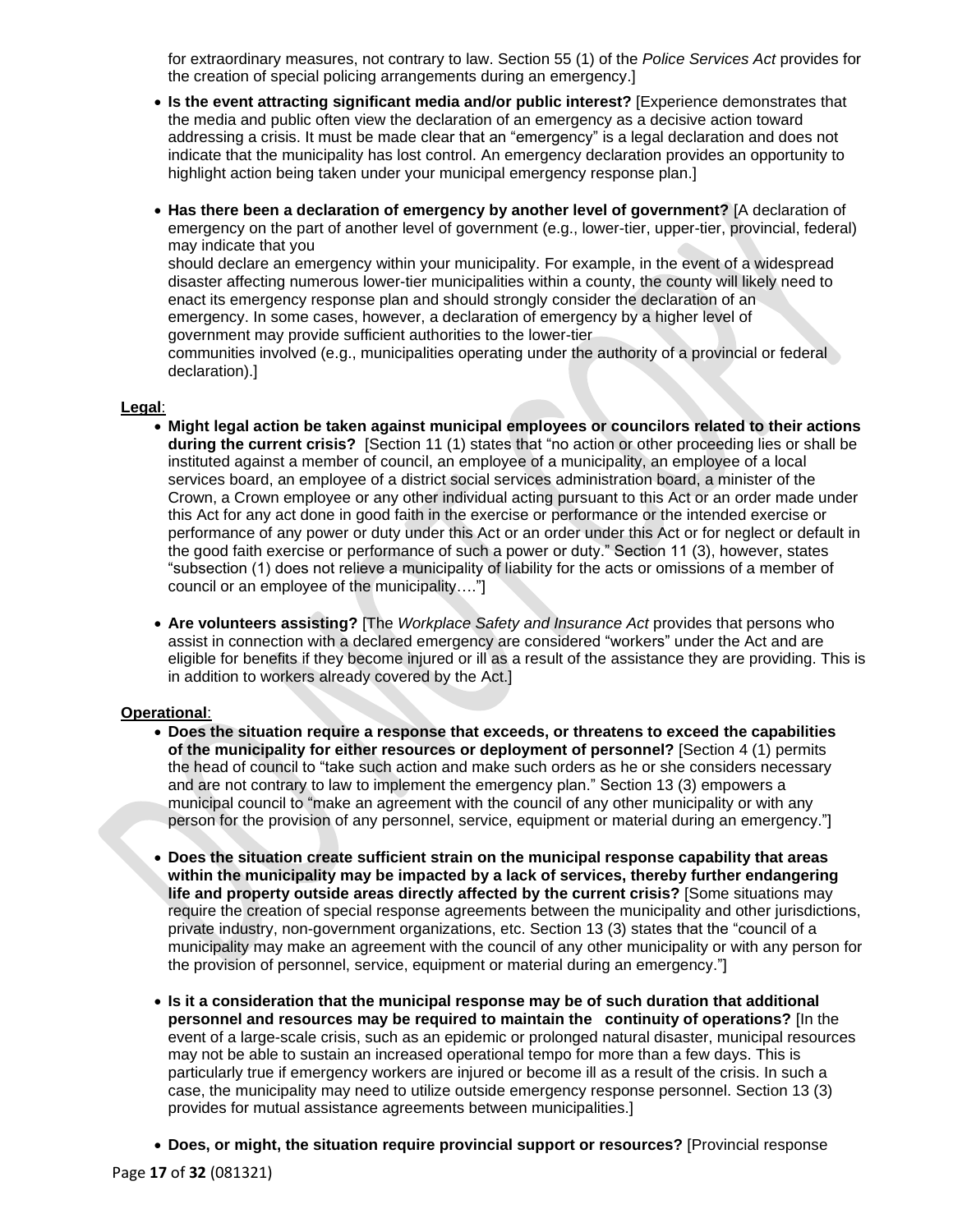(e.g., air quality monitoring, scientific advice, airlift capabilities, material resources, etc.) may involve numerous ministries and personnel. Activation of the municipal emergency response plan, including the opening of the Emergency Operations Centre and meeting of the Community Control Group, can greatly facilitate multi-agency and multi- government response. ]

- **Does, or might, the situation require assistance from the federal government (e.g., military equipment)?** [Section 13 (2) authorizes the Solicitor General, with the approval of the Lieutenant Governor in Council, to make agreements with the federal government. In Canada, federal emergency assistance is accessed through, and
- coordinated by the province. The declaration of an emergency may assist a municipality in obtaining federal assistance.]
- **Does the situation involve a structural collapse?** [Structural collapses involving the entrapment of persons *may* require the deployment of one or more Heavy Urban Search and Rescue (HUSAR) teams. Ontario has a HUSAR team. This team is specially equipped and trained to rescue persons trapped as a result of a structural collapse. Any municipality in the province can request a HUSAR deployment to a declared emergency. Requests for HUSAR resources should be made through your local mutual aid fire coordinator. Approval for the dispatch of the HUSAR team comes from the Commissioner of Emergency Management.]
- **Is the situation a large-scale or complex chemical, biological, radiological, or nuclear (CBRN) incident?** [Response to CBRN incidents requires specialized resources and training. Ontario is developing three CBRN teams to respond to incidents throughout the province. CBRN teams are only dispatched to declared emergencies. Requests for a CBRN deployment should be made through your local mutual aid fire coordinator. Approval for the dispatch of CBRN teams comes from the Commissioner of Emergency Management.]
- **Does the situation require, or have the potential to require the evacuation and/or shelter of people or animals [livestock] from your municipality?** [Evacuee and reception centres often use volunteers as staff. As noted above, the declaration of an emergency enacts certain parts of the *Workplace Insurance and Safety Act* related to volunteer workers. Secondly, an evacuation or sheltering of citizens has the potential to generate issues pertaining to liability. Section 11 of the *Emergency Management and Civil Protection Act* may provide municipal councilors and employees with certain protections against personal liability.]
- **Will your municipality be receiving evacuees from another community?** [The issues discussed in the previous bullet may apply equally to municipalities accepting evacuees.]

# **Economic and Financial**:

- **Does the situation pose a large-scale disruption to routine patterns of transportation, or rerouting of large numbers of people and vehicles?** [The rerouting of people and vehicles poses a potential liability risk. Keeping persons from their homes and delaying commercial traffic are both sensitive issues. Section 11 of the Act may provide certain protection from liability. Section 4 (1) allows for extraordinary measures to be taken, providing they are not contrary to law.]
- **Is an event likely to have a long term negative impact on a community's economic viability/sustainability, including resulting unemployment, lack of available banking services and restorative measures necessary to re-establish commercial activity?** [The declaration of an emergency may facilitate the ability of the municipality to respond to economic losses.]
- **Is it possible that a specific person, corporation, or other party has caused the situation?**  [Section 12 states that "where money is expended or cost is incurred by a municipality or the Crown in the implementation of an emergency plan or in connection with an emergency, the municipality or the Crown, as the case may be, has a right of action against any person who caused the emergency for the recovery of such money or cost…."]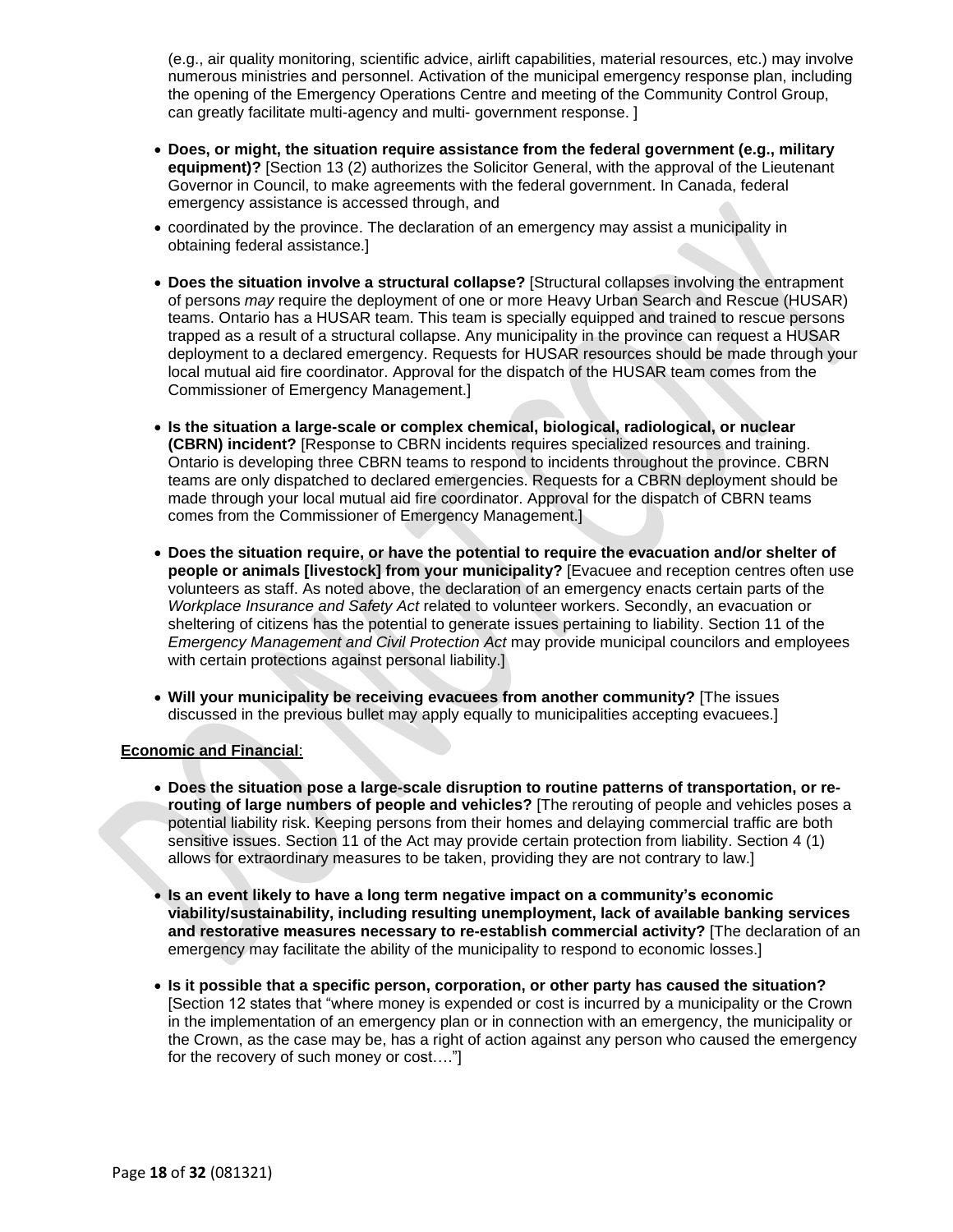# **Termination of an Emergency**

# **5.5 Municipal Emergency**

A Municipal Emergency may be terminated at any time by:

- The Mayor or Acting Mayor
- The Municipal Council
- The Premier of Ontario

# **5.6 Provincial Emergency**

A Provincial Emergency can be terminated at any time by:

• The Premier of Ontario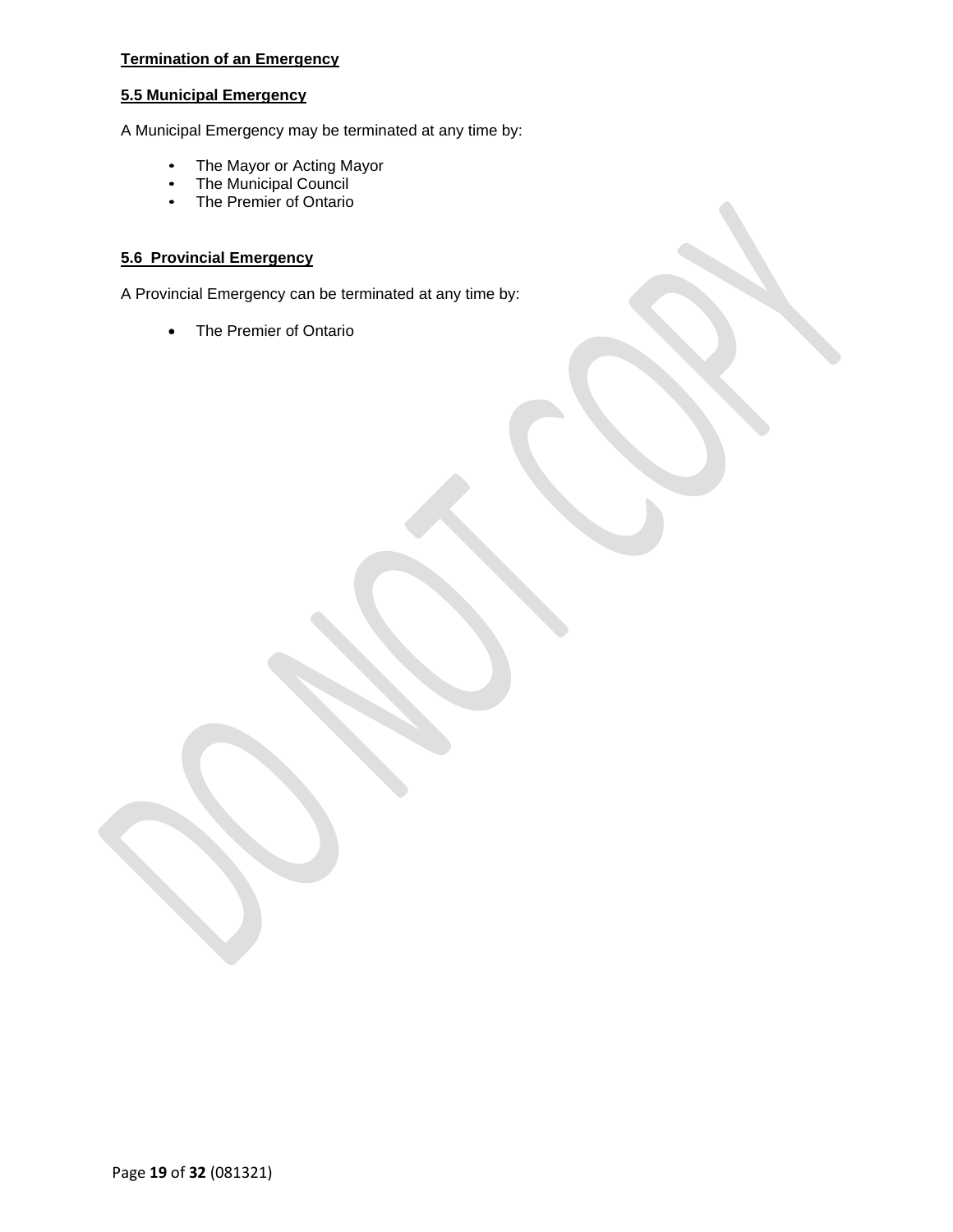# **5.8 Scales of Emergency**

| <b>SCALE OF EMERGENCY</b>                                                                                                                                                                                                                                                                                                                                                                                                                                                                                                                                                                                                                                                                                                                                                       | <b>PLAN IMPLEMENTED</b>                                           | <b>WHO RESPONDS</b>                                                                                                                                                                     |
|---------------------------------------------------------------------------------------------------------------------------------------------------------------------------------------------------------------------------------------------------------------------------------------------------------------------------------------------------------------------------------------------------------------------------------------------------------------------------------------------------------------------------------------------------------------------------------------------------------------------------------------------------------------------------------------------------------------------------------------------------------------------------------|-------------------------------------------------------------------|-----------------------------------------------------------------------------------------------------------------------------------------------------------------------------------------|
| An incident or threat of an incident:<br>That can be controlled by the first<br>response agencies<br>Does not require evacuation, other<br>$\bullet$<br>than any involved structures or the<br>immediate outdoor area<br>Is confined to a small area and poses<br>$\bullet$<br>a limited threat to life or property                                                                                                                                                                                                                                                                                                                                                                                                                                                             | No Plan implemented;<br>first responders can<br>control situation | Local response agencies                                                                                                                                                                 |
| An incident or threat of an incident:<br>Involving a greater hazard or larger<br>٠<br>area that poses a potential threat to life,<br>limb, property or the environment<br>That may require a limited<br>$\bullet$<br>evacuation of the surrounding area<br>That warrants the gathering of the<br>$\bullet$<br>Area Municipal Control Group to<br>make key decisions<br>That may require Mutual Aid and/or<br>$\bullet$<br>help from some District agencies                                                                                                                                                                                                                                                                                                                      | Local Municipal Plan implemented                                  | Local response agencies<br>Area Municipal Control Group<br>External agencies, including<br>District of Muskoka, as required                                                             |
| A large-scale emergency (or threat of):<br>That is beyond the response capability<br>of the local municipality, and/or;<br>That crosses the boundaries or (or<br>$\bullet$<br>impacts a large part of) two or more<br>municipalities, and/or;<br>Where the Mayor of the local<br>$\bullet$<br>municipality requests the District<br>Plan to be implemented, and/or;<br>That requires extraordinary actions or<br>$\bullet$<br>extraordinary expenditures of money<br>by one or more District service<br>As a result of an incident that<br>immediately or rapidly develops into a<br>District level emergency, without prior<br>declaration of an Area Municipality<br>such as a pandemic or large-scale<br>emergency.<br>Where District Chair declares a<br>District emergency | District Plan implemented                                         | First response agencies<br><b>MECG Control Group</b><br>Muskoka Support Group<br>District agencies<br>Affected Area Municipal<br><b>Control Groups</b><br>External agencies as required |
| A large-scale emergency (or threat of):<br>That is beyond the response<br>capability of the District, or;<br>The emergency crosses two or more<br>$\bullet$<br>regional boundaries, or;<br>The District Chair requests the<br>$\bullet$<br>Provincial Plan to be implemented,<br>or;<br>The Premier of Ontario implements<br>$\bullet$<br>the Provincial Plan.                                                                                                                                                                                                                                                                                                                                                                                                                  | Provincial Plan implemented                                       | • All of the above, plus, Provincial and<br>Federal Agencies as required                                                                                                                |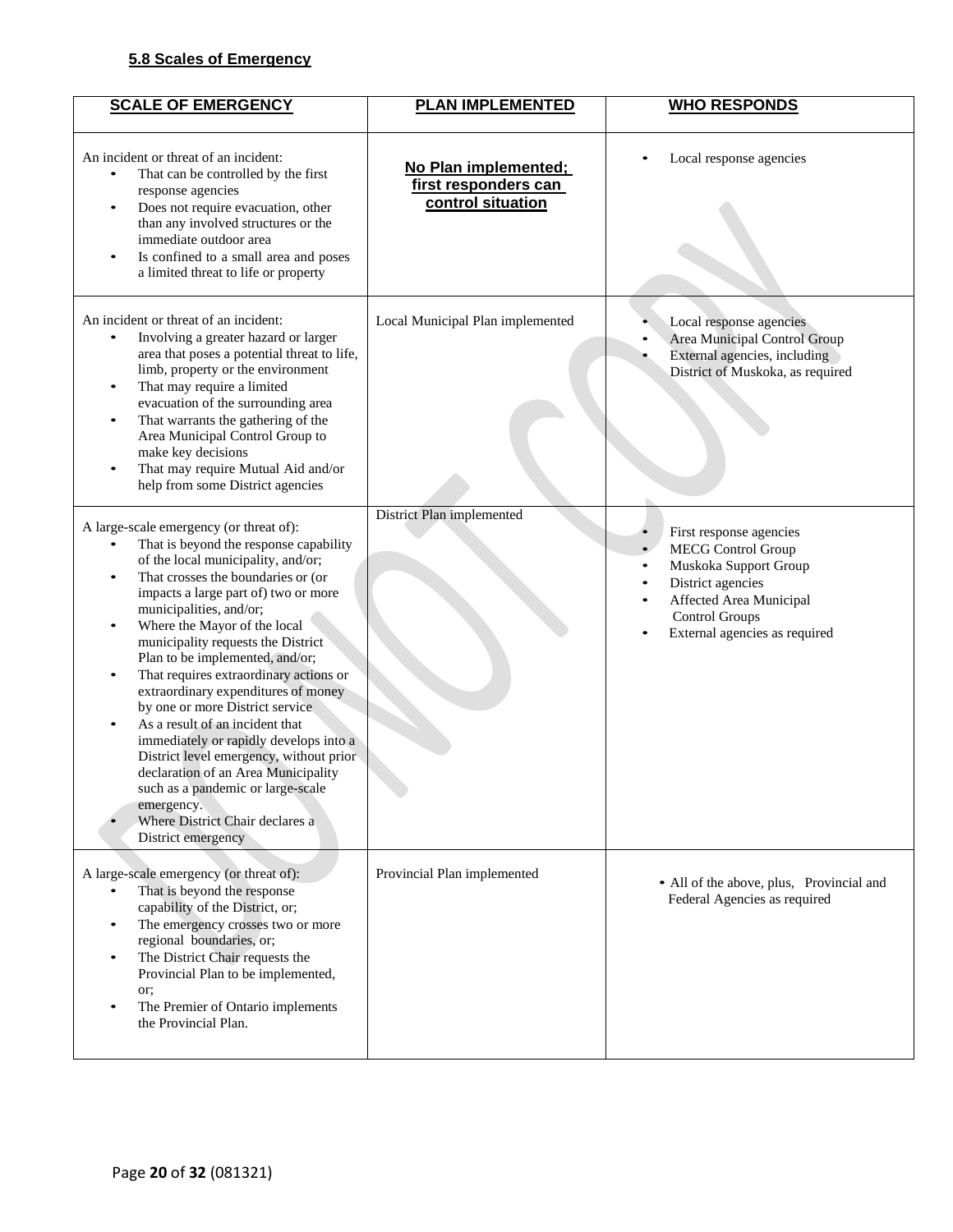# **6.2 Flood Emergency Plan**

Localized flooding in low lying residential areas occurs annually during high spring runoff and heavy rainstorm events.

#### **Mission Statement**

The Mission Statement intent is to enable the Town of Huntsville to effectively mobilize and respond to the possible impact of a flood in low lying areas.

All efforts will be directed toward the following objectives:

- protection of persons and property
- public information
- pre impact operations readiness made
- warning the public
- allocation of evacuation boats and vehicles
- establishment of reception centre

#### **Execution**

In the event of a Flood Emergency all or part of the following procedures will be initiated, as part of the Emergency Control Group actions, depending on the severity of the Flood event.

#### **Flood Advisory**

1. Upon notification of a **Flood Advisory** by the Ministry of Natural Resources, the Town of Huntsville will initiate field visits to determine actual conditions and flow depths at physical locations in the affected areas.

The CEMC or designate will monitor the flow levels via the Ministry of Natural Resources Surface Water Monitoring website at regular intervals.

#### *NOTE:*

#### *Rivercove*

*Road flooding may begin in Rivercove Subdivision at 65 ± cms. Houses may begin to be flooded at 110 ± cms. Flood warning signs should be considered at 55 cms. Flows take approximately 10 hours to reach Rivercove after passing by the MNR Williamsport Road bridge flow gauge.*

# *Old North Road*

*Old North Road may begin to flood at 90 ± cms., approximately 13 hours after passing the MNR Williamsport Road Bridge flow gauge. Lands abutting Old North Road may begin to flood at 65 cms.*

#### *Bridgeview Lane*

*Bridgeview Lane and abutting cottages to the north of the Big East River begin to flood at 65 cms approximately 18 hours after passing the MNR Williamsport Road bridge flow gauge.*

#### *Glen Acres Road*

*Glen Acres Road and abutting residential lands on the north side of the Big East River begin to flood at 120 +cms., approximately 18 hours after passing the MNR Williamsport Road bridge flow gauge.*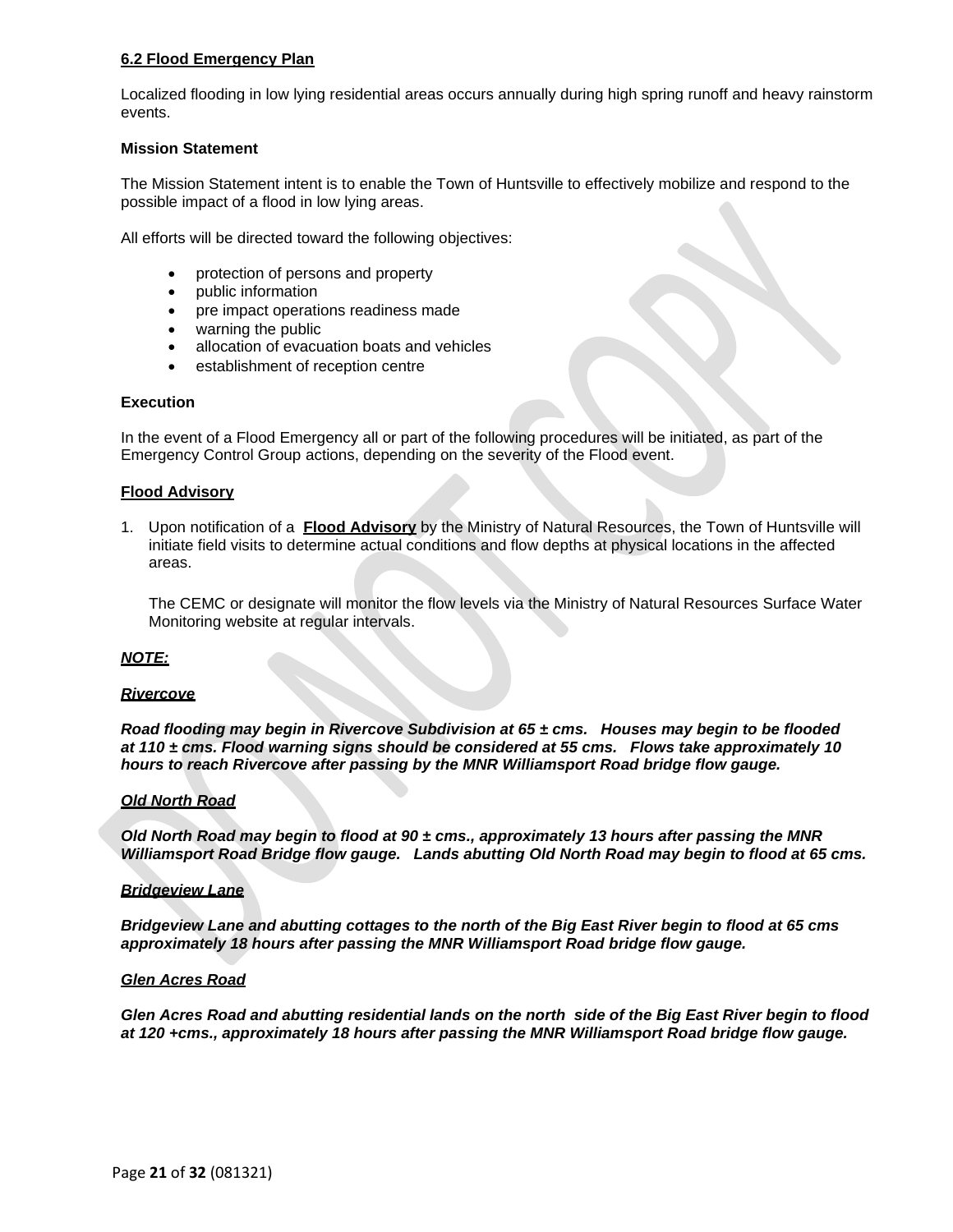# **Flood Warning**

- 2. Upon notification of a **Flood Warning** by the Ministry of Natural Resources, the CEMC or Alternate will:
	- Contact the OPP, Fire Department, Public Infrastructure, and Ambulance to advise of increased flows and potential flooding.
- b) **For localized low land flooding and road flooding (slow to moderate increase in volume of flow)**

Flood warning signage will be erected at the following locations:

- Rivercove Drive entrance
- Old North Road at the bridge (north end)
- Silver Sands Trailer Park Road (south end)
- Glen Acres Road
- Bridgeview Lane
- c) **In the event of quickly increasing flows resulting in widespread flooding, property damage and potential risk to persons**, all or part of the ECG will be convened.
	- affected area residents will be notified of the situation in a manner that is decided upon by the Emergency Control Group
	- a Reception or Evacuation Centre will be set up if an evacuation is required
	- Town Press Release will be issued in consultation with MNR
	- Fire Department and OPP to check readiness of OPP and Fire Department boats in the event of an evacuation

# **Flood Evacuation**

3. In coordination with the Ministry of Natural Resources and the Town of Huntsville ECG, a **Flood Evacuation Notice** will be issued.

To initiate this process:

- The Mayor will declare a State of Emergency in the Town of Huntsville
- The Ministry of The Solicitor General and EMO will be notified of the declaration of the Emergency by the Mayor of the Town of Huntsville. (see index, Emergency Alert Procedure, Provincial/Federal Emergency Assistance Requests)
- A FLOOD EVACUATION NOTICE will be issued to the media. A news conference will be prepared and scheduled by the Community Emergency Management Coordinator (CEMC) of the ECG. The news conference will be presented by the Mayor and/or spokesperson
- The OPP and Huntsville Fire Department will initiate evacuation process of the specific flood prone areas
- The OPP will secure the appropriate grounds, and will act as the lead agency on site
- Community Services will open Evacuation Centre
- Evacuees will be directed to the Evacuation Centre for registration, further care and billeting.

# **Background:**

| 1998 Flood<br>2001 – Flood | (15 Return Event – 170 cm). Significant property damage in the Rivercove area.<br>112 cm.            |
|----------------------------|------------------------------------------------------------------------------------------------------|
| 2002 - Flood               | 97 cms. Road and property flooding. Rivercove, Old North Road and Bridgeview                         |
|                            | Lane.                                                                                                |
| 2008 – Flood               | 220 cms Road and property flooding. Rivercove, Old North Road and Bridgeview<br>Lane, and Glen Acres |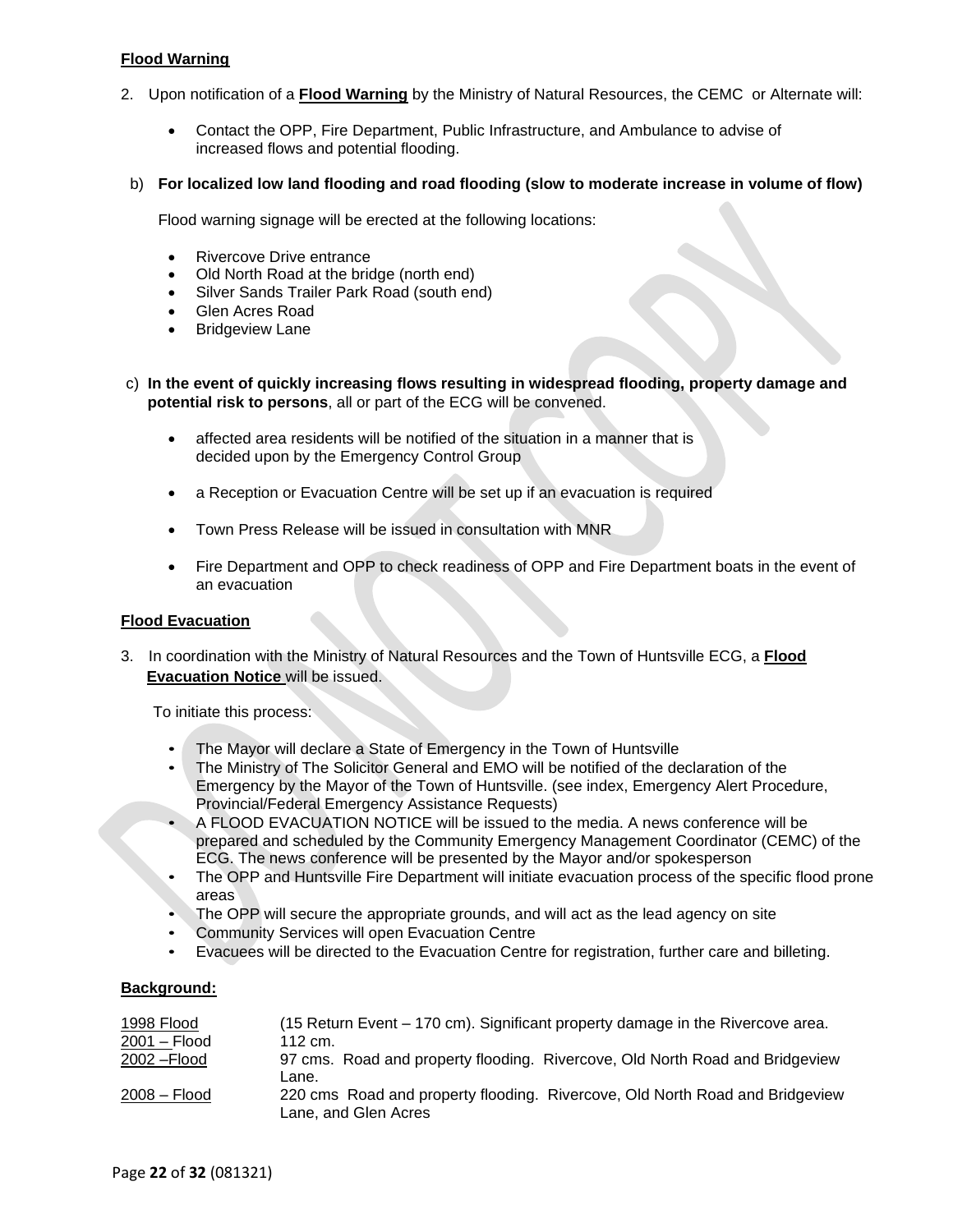# **6.3 Freezing Rainstorm Plan**

# **Mission Statement**

**Upon notification by Environment Canada of significant accumulation of freezing rain the following procedures will be initiated as required.** 

**Significant freezing rain of 25 to 50mm could cause widespread power outages if main power lines are disrupted.**

# **Execution**

- 1. A meeting will be held between all/or part of the ECG
- 2. The Public Infrastructure Department will confirm availability of sufficient material, supplies, equipment and staffing to ensure essential services are maintained
- 3. Monitor approach of freezing rainstorm with input from adjacent municipalities
- 4. Consider putting REC on standby
- 5. Sub-committees will be appointed a required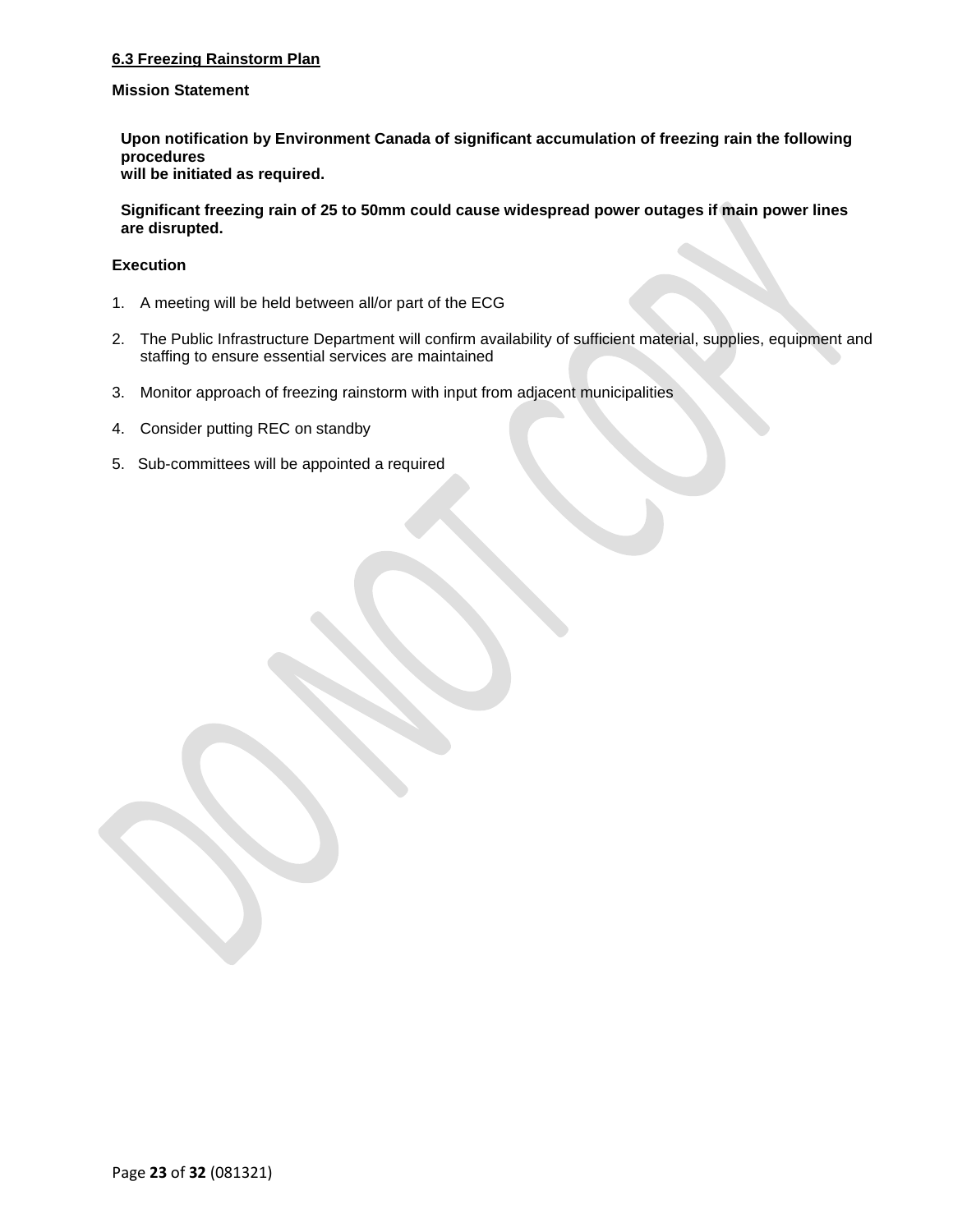# **6.4 Snowstorm/Hail/Blizzard Plan**

#### **Mission Statement**

Upon notification by Environment Canada of significant accumulation of snow or other precipitation the following procedures will be initiated as required.

#### **Execution**

# **To enable the Town of Huntsville to effectively mobilize and respond to the possible impact of a severe winter storm.**

All efforts will be directed toward the following objectives:

- meeting of all or part of ECG
- protection of persons and property
- keeping roadways clear
- public information
- pre impact operations readiness made:
- warning the public
- allocation and marking of main evacuation routes to reception area
- establishment of reception centres
- keep essential services intact
- all departments on standby
- check, identify and ensure availability of resources
- determine if an emergency should be declared by the Mayor
- contact media to provide information to the public about situation
- conduct of emergency operation will be focused on keeping essential services operational while recognizing changing conditions (i.e. weather)

# **Emergency Information Officers**

- release of media advisory
- provide information line number
- inquiry/media centre activated

# **Public Infrastructure**

Prioritize:

- access for emergency centres hospital/ambulance, OPP, Fire, Water & Sewer Plants
- access to main streets
- access to secondary roads
- if emergency declared, contact private sector plow operators in the event of prolonged storm

# **Police – Standard Operating Procedure**

• contact snowmobile clubs for stranded motorists

# **Fire - Standard Operating Procedure**

- place personnel on duty
- place personnel on standby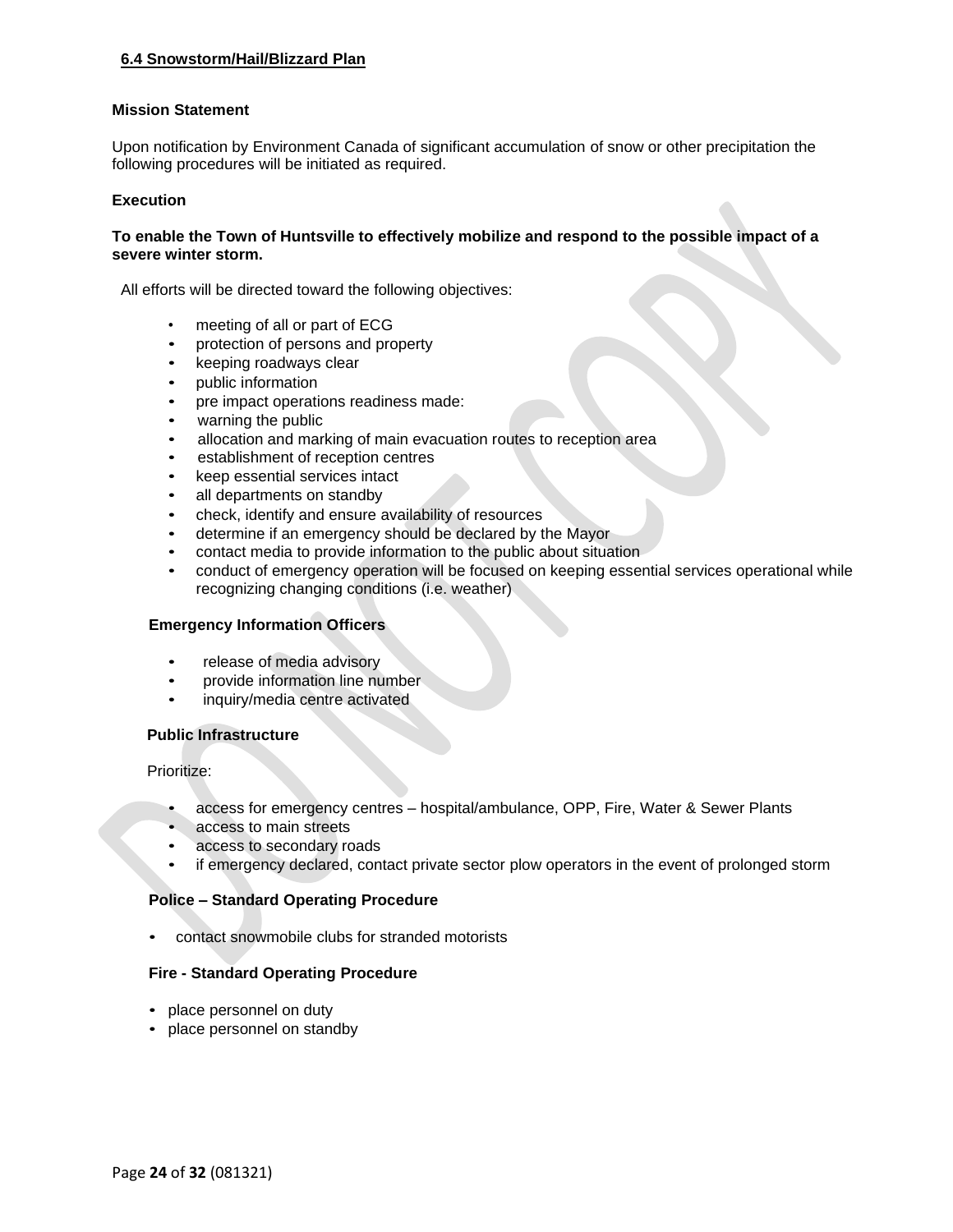# **Health - Standard Operating Procedure**

- senior's homes
- 1 hospital (2 entrances)

# **Other Organizations**

- alert and put on standby Red Cross, Salvation Army
- activate various evacuation centres based on situation

Tasks of the emergency agencies/organizations will be assigned in order of importance.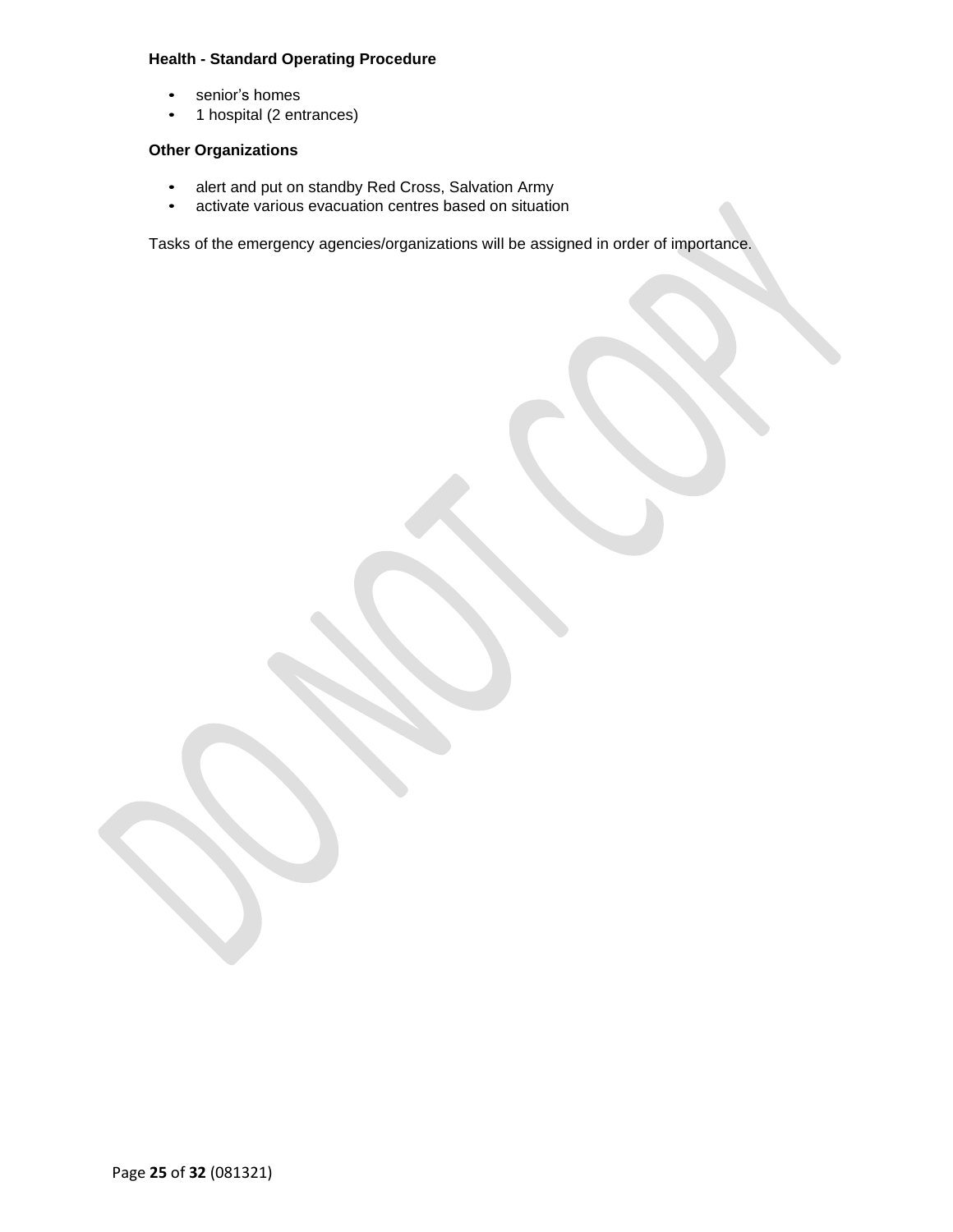# **SECTION 7 – REGISTRATION AND INQUIRY CENTRES**

# <span id="page-25-0"></span>**7.1 Registration and Inquiry Centres**

Registration/Inquiry centres have been identified throughout the municipality. Each centre is chosen for its location, facilities and access to the public.

The location of these centres during an emergency will be announced through the media and any other manner as appropriate.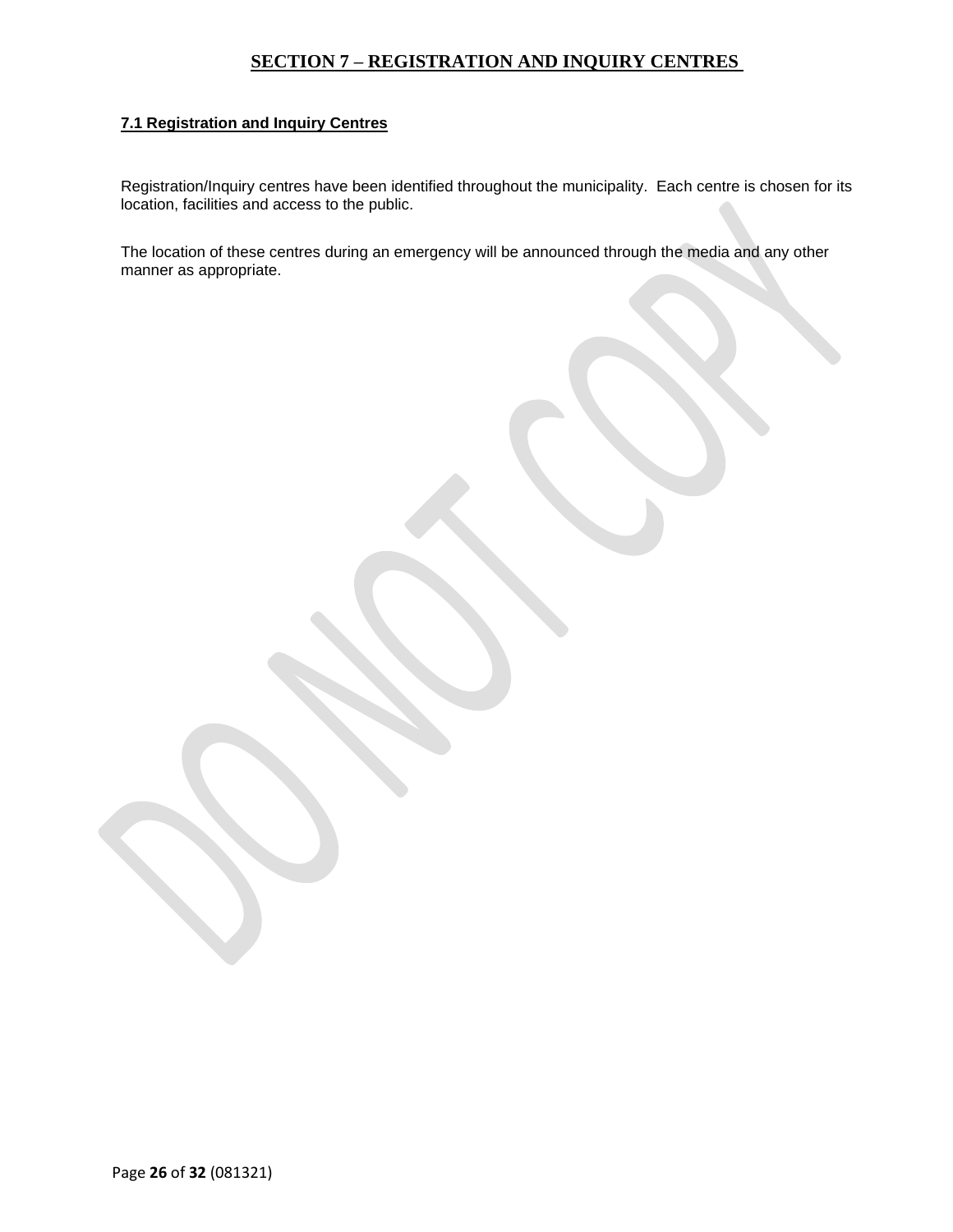# **SECTION 8 – REQUEST FOR ASSISTANCE**

# <span id="page-26-0"></span>**Part 1 - General**

#### **8.1 Mutual Assistance Agreements**

The *Emergency Plans Act* authorizes municipalities to enter into agreements wherein each party may provide assistance, in the form of personnel, services, equipment and material, if called upon to do so by a requesting municipality in times of emergency.

Mutual Assistance Agreements enable municipalities, in advance of an Emergency, to set the terms and conditions of the assistance which may be requested or provided. Municipalities requesting and providing assistance are therefore not required to negotiate the basic terms and conditions under stressful conditions and may request, offer and receive assistance according to predetermined and mutually agreeable relationships.

#### **8.2 Current Agreements**

It is intended that Mutual Assistance Agreements will be established with the Town of Bracebridge, Township of Lake of Bays, Township of Perry, Township of McMurrich and the Township of Muskoka Lakes.

#### **8.3 Execution of Mutual Assistance Agreements**

The request or response to a request is made by the CEMC

The CEMC on advice from the ECG, makes the final determination to ask for assistance from a neighbouring municipality. The CEMC also makes the decision to provide assistance to a neighbouring municipality under a Mutual Assistance Agreement.

#### **Part 2 – Assistance from the Province of Ontario**

#### **8.4 Request for Provincial Assistance**

Under certain circumstances and/or when the combined resources of the District Municipality of Muskoka and the six Area Municipalities are deemed insufficient to control the emergency, then the District Chair may request assistance from the Premier of Ontario. The requesting of said services shall **not** be deemed to be a request that the Government of the Province of Ontario assume authority and control of the emergency.

Such a request shall be made to the Ministry of Community Safety and Correctional Services, Emergency Management Ontario.

Assistance may be requested from Emergency Management Ontario at any time. Emergency Management Ontario maintains a 24-hour duty roster. Telephone contact numbers are shown on page 32. Emergency Management Ontario can coordinate assistance from a number of Provincial agencies and the Federal Government, including Military Aid to the Civil Authority. When requested by the District, Emergency Management Ontario will send a staff member(s) to the District of Muskoka to provide provincial liaison and advice on provincial matters.

In the event of a disease outbreak, the Medical Officer of Health can notify the Rapid Response Team of the Ministry of Health and Long Term Care for assistance.

# **8.5 Emergency Management Ontario**

On the declaration of an Emergency by the Head of Council, Emergency Management Ontario will deploy a liaison team to the ECG. This team will provide advice and assistance to the ECG.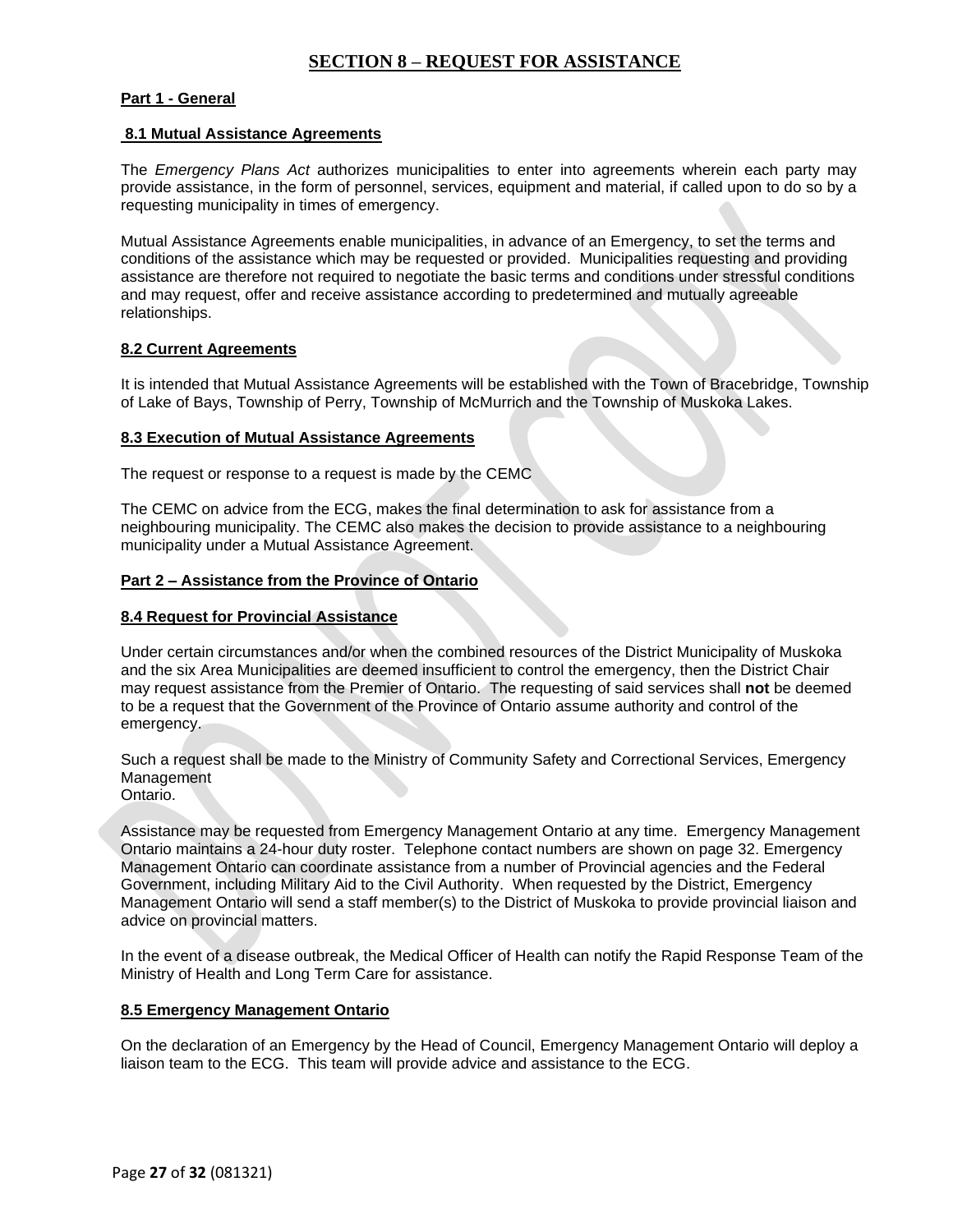# **8.6 Disaster Recovery Assistance for Ontarians Program**

Disaster Recovery Assistance for Ontarians a program to assist people affected by natural disasters.

After a natural disaster, people may need help to cover the costs of cleaning, repairing and replacing essential property. Disaster Recovery Assistance for Ontarians provides financial assistance to individuals, small owner-operated businesses, farmers and not-for-profit organizations. It may assist with emergency expenses, repairs, or replacement of essential property after a natural disaster.

The Ontario Minister of Municipal Affairs and Housing may activate the program in the event of a natural disaster such as a flood or a tornado. Homeowners and residential tenants, small business owners, farmers, and not-for-profit organizations can apply for assistance under the program if they are located in the defined geographical area for which the program has been activated following a natural disaster.

Further information is available on the Ministry of Municipal Affairs and Housing <http://www.mah.gov.on.ca/>

# **Part 3 – Assistance from the Federal Government**

# **8.7 Assistance from the Federal Government**

Requests for personnel or resources form the Federal Government must be submitted through the Province of Ontario. Federal assistance will only be provided once the resources of the District and Province have been exhausted.

Financial assistance for natural disasters is available through the Federal Government's Disaster Financial Assistance Fund. This assistance is initiated by the Province.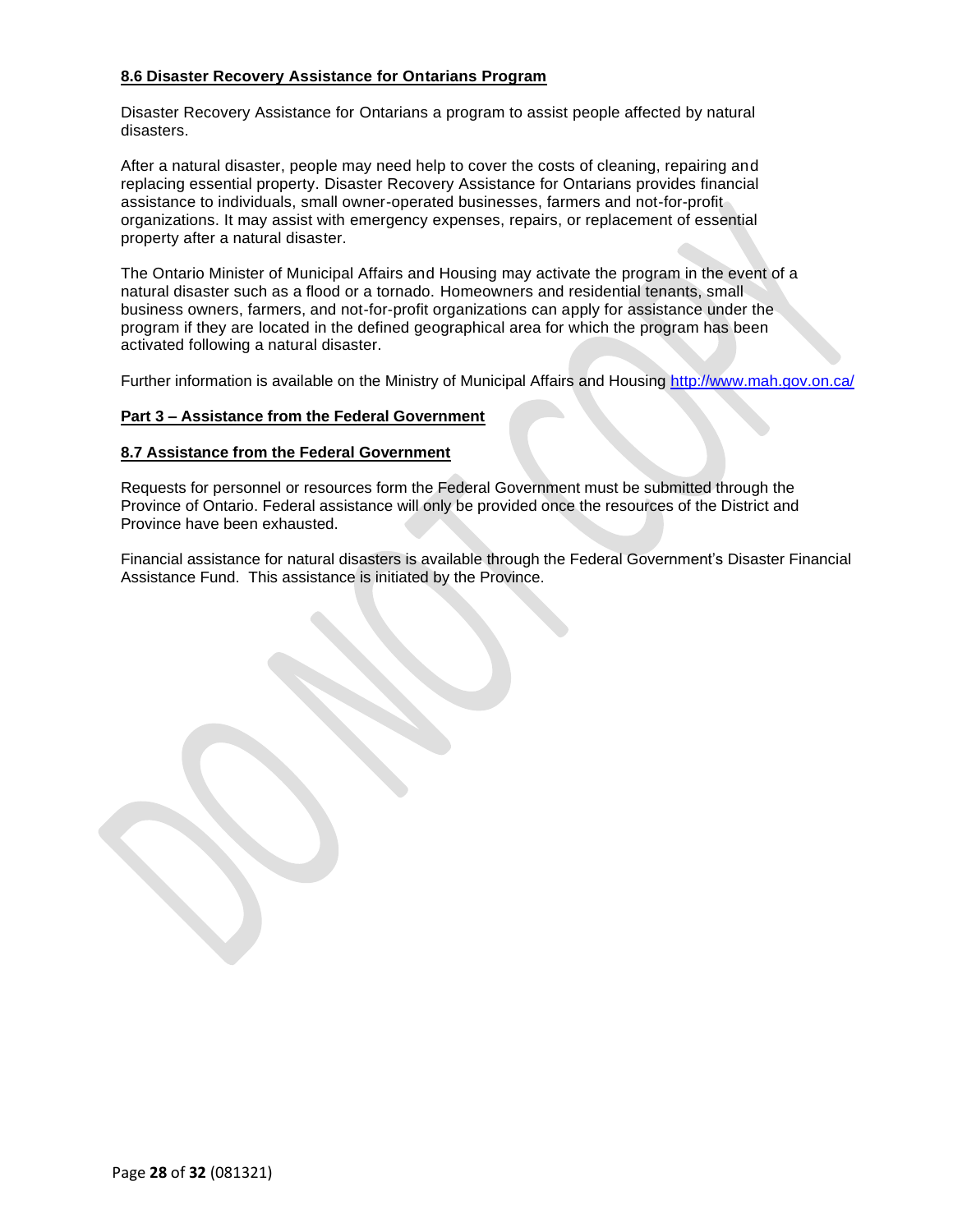# **SECTION 9 - TELECOMMUNICATIONS**

# <span id="page-28-0"></span>**9.1 Telecommunications**

For emergency operations to be successful, the timely and effective use of telecommunications facilities must be made. To ensure that the Town of Huntsville retains control over its operations and its ability to coordinate activities, various forms of communications equipment are utilized.

These methods include cellular phones, central telephone systems, data exchange through e-mail and facsimiles and VHF radio systems.

# **9.2 Weather Notification Channels**

- Algonquin Park 100.1
- Algonquin Park East and West 101.3
- Parry Sound 88.9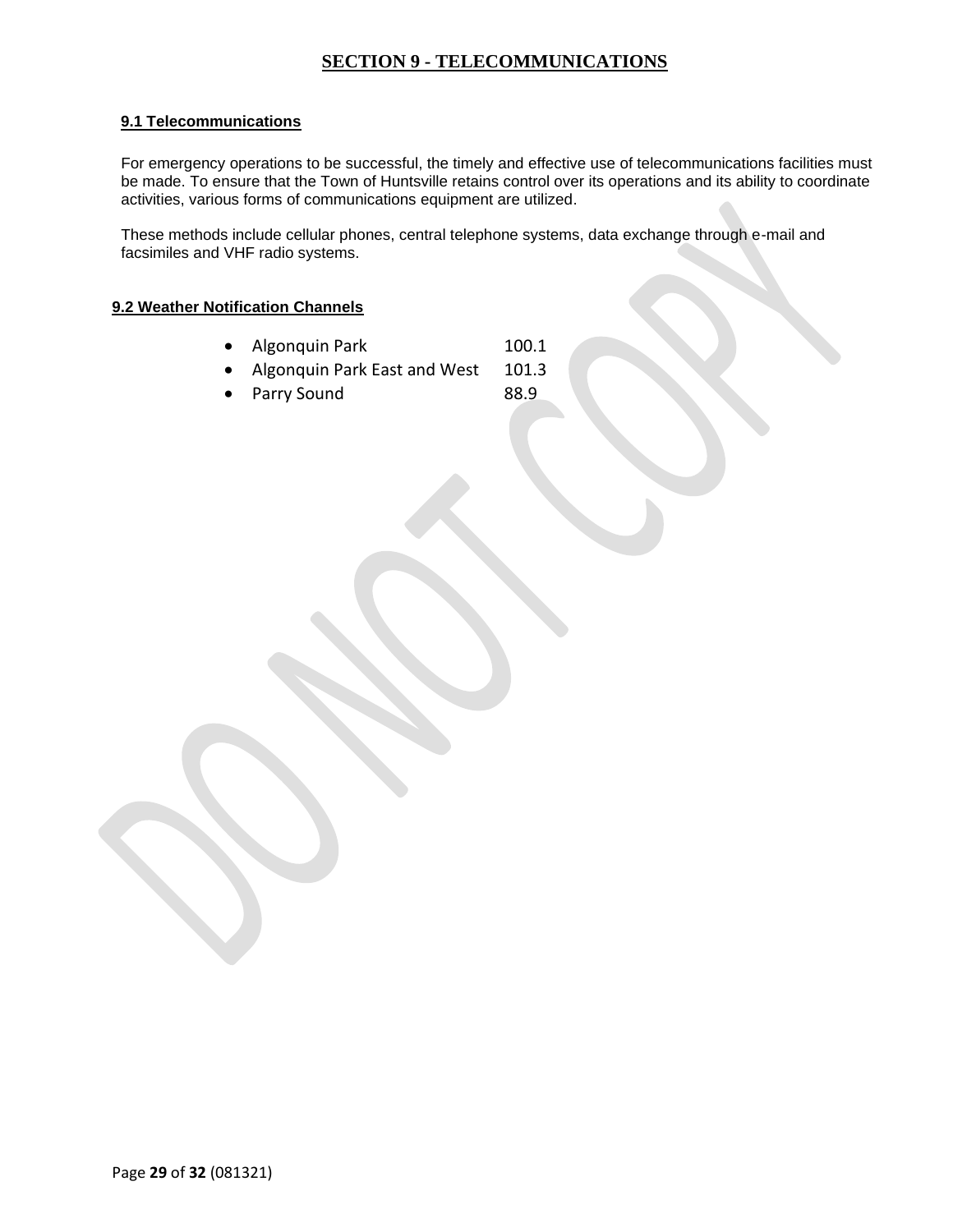# **DEFINITIONS AND RELEVANT TERMS**

# 1. **Agency Incident Commander (Incident Dependant)**

The person(s) designated by each agency responding to the Emergency who is responsible for managing the agency's on-scene response operations in consultation and coordination with the Incident Commander and the Emergency Control Group.

# 2. **Area Municipality**

The municipality or corporation of the Town of Huntsville, Town of Gravenhurst, Town of Bracebridge, Township of Georgian Bay, Township of Lake of Bays, Township of Muskoka Lakes, Moose Deer Point First Nation, Wahta Mohawk First Nation.

#### 3. **Area Municipal Emergency Plan**

An Emergency Plan prepared by one of the Area Municipalities

#### 4. **Chief Administrative Officer (CAO)**

The Chief Administrative Officer of the Corporation of the Town of Huntsville or designate.

# 5. **Command Post**

A mobile communications/central control centre from which the Incident Commander and Agency Incident Commanders will manage on-site activities and communicate with the Muskoka Emergency Operation Centre and other operational communication centres.

# 6. **Community Emergency Management Coordinator (CEMC)**

An individual officially designated by a community who is responsible and accountable for the community's emergency management program. The CEMC must be, by definition, a municipal employee, as per the *Municipal Act.* The CEMC is the Chair of the Emergency Control Group and is responsible for coordinating operations within the Emergency Operations Centre.

# 7. **Critical Incident Stress (CIS) Team**

The CIS Team is a trained team of individuals available for stress debriefing during and succeeding emergencies and major incidents.

# 8. **Declared Emergency**

A signed declaration made in writing by the Head of Council or the Premier of Ontario in accordance with the *Emergency Management Act.* This declaration is usually based on a situation or an impending situation that threatens public safety, public health, the environment, critical infrastructure, property, and/or economic stability and exceeds the scope of routine community activity.

#### 9. **Disaster**

A widespread or severe emergency that seriously incapacitates a community.

# 10. **District Fire Coordinator**

A Fire Chief from one of the fire departments in the District, appointed by the District Council, to serve as Coordinator of the District Mutual Aid Fire Plan.

# 11. **Emergency**

A situation or impending situation caused by the forces of nature, an accident, and an intentional act or otherwise constitutes a danger of major proportions to life or property.

NOTE: Its nature and magnitude must be such as to require a controlled and coordinated response by a number of agencies, both governmental and private, under the direction of an Emergency Control Group, as distinct from routine operation carried out by an agency or agencies (e.g., fire-fighting, police activities, and hospital routines).

#### 12. **Emergency Area**

The area in which the emergency exists.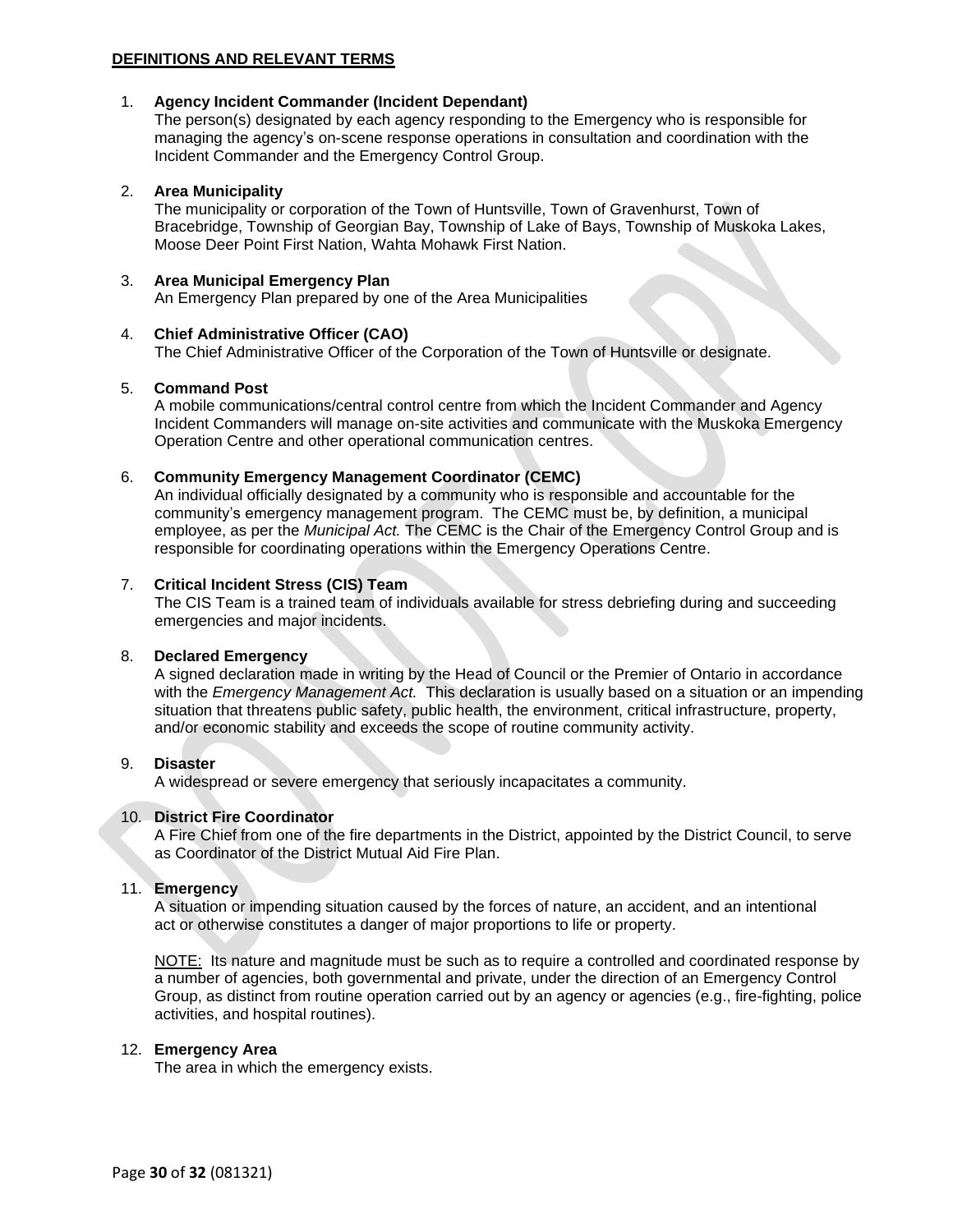# 13. **Emergency Management**

Organized and comprehensive program and activities taken to deal with actual or potential emergencies or disasters. These include mitigation against, preparedness for, response to and recovery from emergencies or disasters.

# 14. **Emergency Management Ontario (EMO)**

EMO is an organization within the Ministry of Community Safety & Correctional Services, government of the Province of Ontario. EMO is responsible for monitoring, coordinating and assisting in the development and implementation of emergency management programs in Ontario.

# 15. **Emergency Management and Civil Protection Act, 2009**

# 16. **Emergency Notification Plan**

A telephone or direct contact fan-out system, which is activated when it is necessary to implement the **Emergency** 

Plan, the Emergency Control Group, Support Staff and Advisory Group are notified immediately.

# 17. **Emergency Operations Centre (EOC)**

The EOC is where the Emergency Control Group, the Emergency Support and Advisory staff and other support personnel assemble to share information, evaluate options and make decisions regarding the administration of the emergency, and provide support to the emergency site.

# 18. **Emergency Plan**

A plan, which is formulated pursuant to Section 3 of the *Emergency Plans Act* and which govern the provision of necessary services during an Emergency and the procedures under and manner in which Town employees and other persons will respond to an Emergency.

# 19. **Emergency Shelter**

A site that provides lodging for evacuees and emergency responders during and after an Emergency. It may include municipal buildings, schools, hotels/motels, and private homes or improvised group housing. Depending on the emergency situation, it may include provision for feeding and personal support.

# 20. **Incident Commander/Incident Command**

The person at the Emergency Site who is designated to coordinate and manage the response to the Emergency.

# 21. **Evacuation/Reception Centre**

An evacuation/reception centre is the site where comfort services (food, clothing, referral to shelter, referral to social services, registration and inquiry) are offered to persons displaced by the emergency.

# 22. **Fire Department**

The Fire Department of the Area Municipality or a combined Fire Department of one or more area municipalities.

# 23. **Full Alert**

The Emergency Alert level utilized when all members of the Emergency Control Group and Support Staff are contacted and advised to report to the Muskoka Emergency Operations Centre.

# 24. **Emergency Control Group (ECG)**

The ECG is a group of individuals, chaired by the CEMC, which is responsible for directing and controlling all Emergency operations including the provision of personnel and resources needed by the Incident Commander to effectively manage the Emergency within the Town.

# 25. **Emergency Operation Centre (EOC)**

The EOC is the location from which the ECG operates.